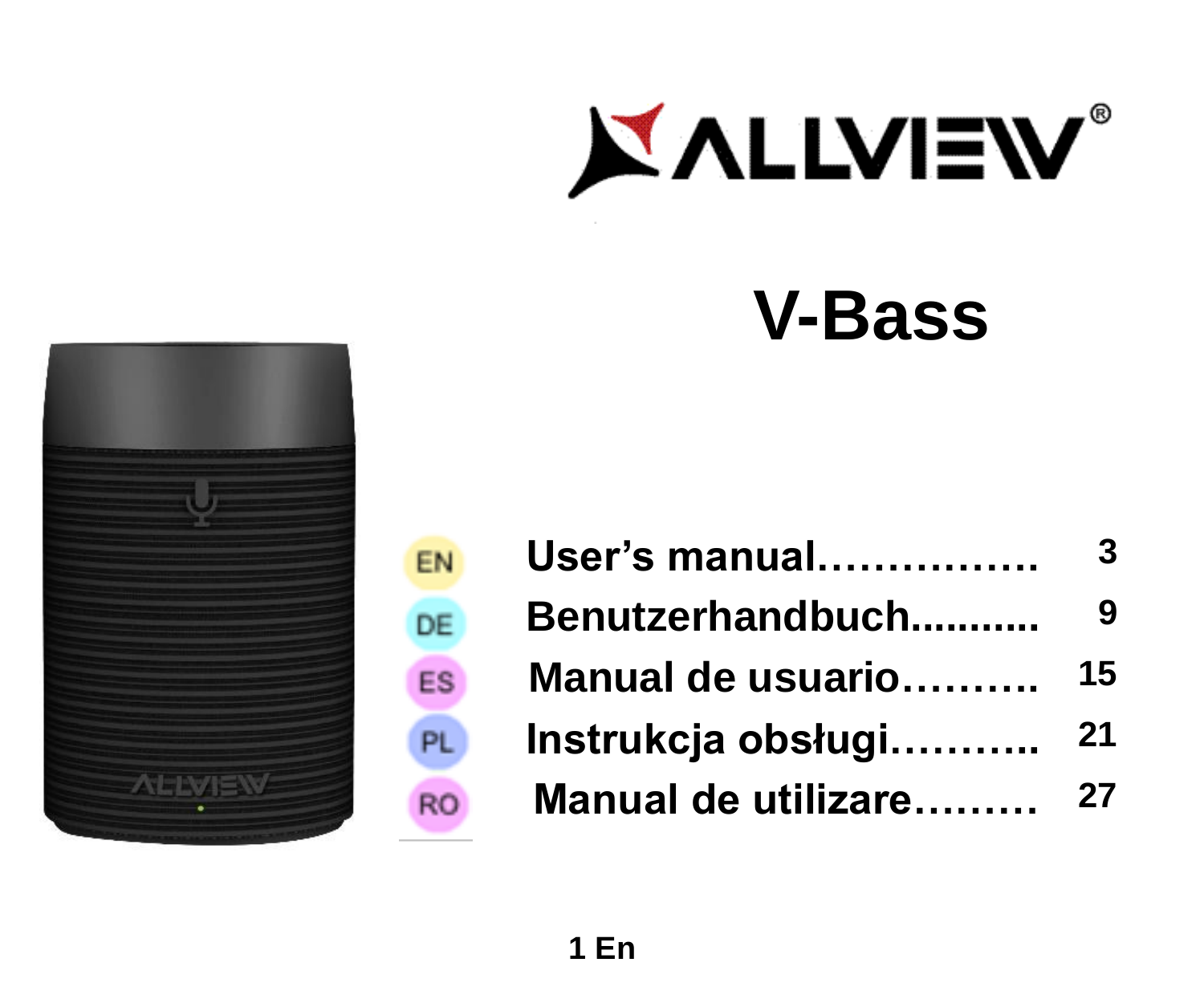

|        | EN                          | DE                           | ES                        |   | PL                              | RO                           |
|--------|-----------------------------|------------------------------|---------------------------|---|---------------------------------|------------------------------|
|        | Microphone<br><b>Status</b> | Mikrophon                    | Micrófono<br>Indicador de |   | Mikrofon                        | Microfon                     |
| 2<br>3 | indicator<br>Micro USB      | Status-Anzeiger<br>Micro USB | estado<br>Micro USB       |   | Dioda stanu<br>Złacze micro USB | Indicator stare<br>Micro USB |
| 4      | ON/OFF<br>button            | Knopf EIN/AUS                | Botón On/OFF              | 4 | Przycysik Wł/Wył                | Buton ON/OFF                 |

**En**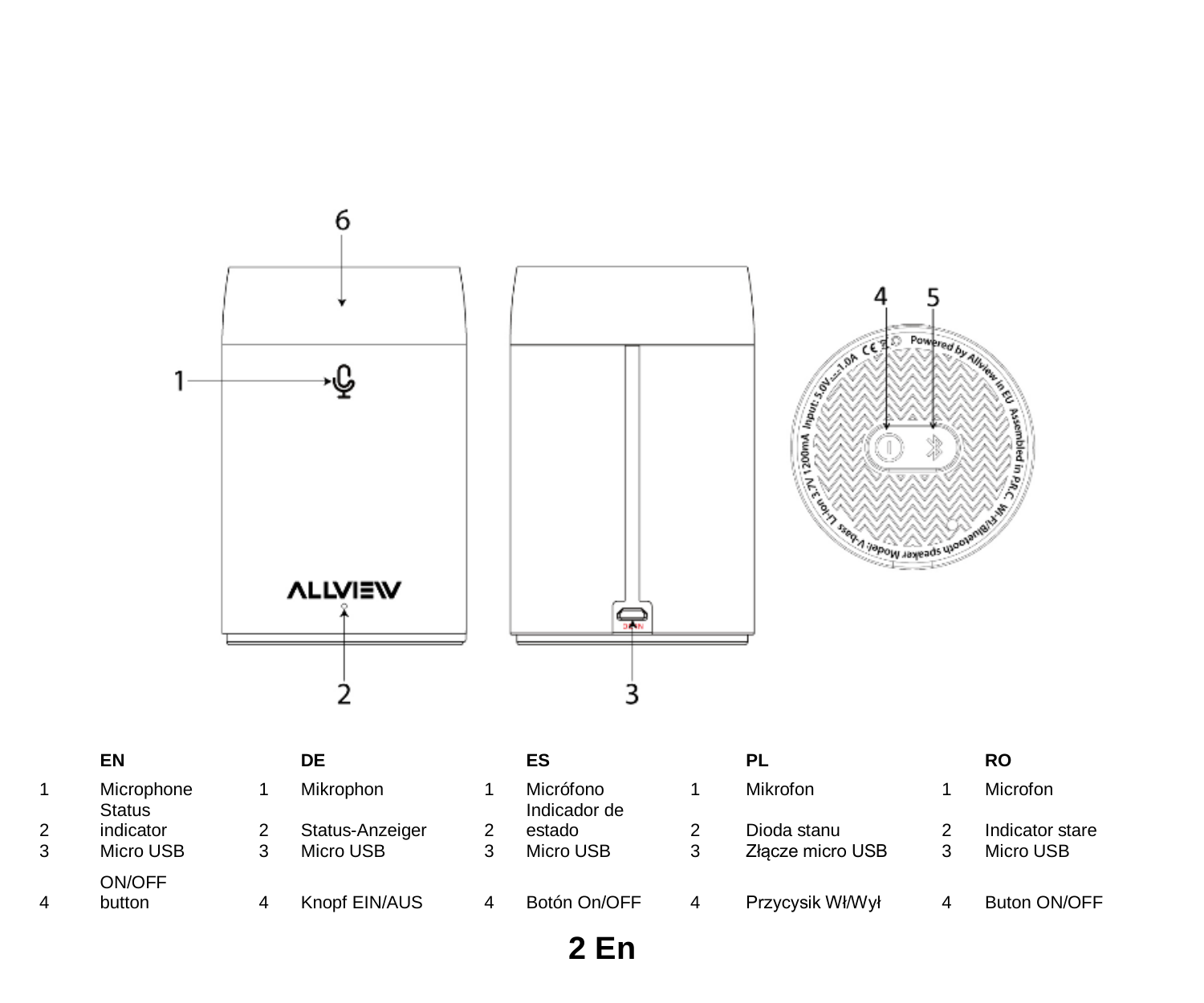| WiFi/Bluetooth | Knopf Wi-    | Botón Wi-    | Przycisk Wi-Fi/ |                       |
|----------------|--------------|--------------|-----------------|-----------------------|
| button         | Fi/Bluetooth | Fi/Bluetooth | Bluetooth       | Buton Wi-Fi/Bluetooth |
| Volume         | autstärke    | Volúmen      | Głośność        | Volum                 |

### **Overview**

 $\frac{5}{6}$ 

Thank you for purchasing this product!

V-Bass is a smart speaker. Through the application of up-to-date technologies, it creates an experience of brand new music listening and more.

### **Important**

- Before using this product, please carefully read this manual
- Check the speaker's power. A full charging is recommended before use (Until the charging indicator goes green)
- Search for "SieboMultiroom" on Google Play™from your smartphone, download and install it:
- The product is equipped with a built-in battery. Do not put it directly into fire, or it may cause explosion or other dangers.
- The product may radiate heat due to long-time use or exposure to direct sunlight. This is normal.
- Do not use the device under any environment with temperature lower than 0℃ or higher than 40℃;
- Do not use the speaker in humid place, for the humidity may damage important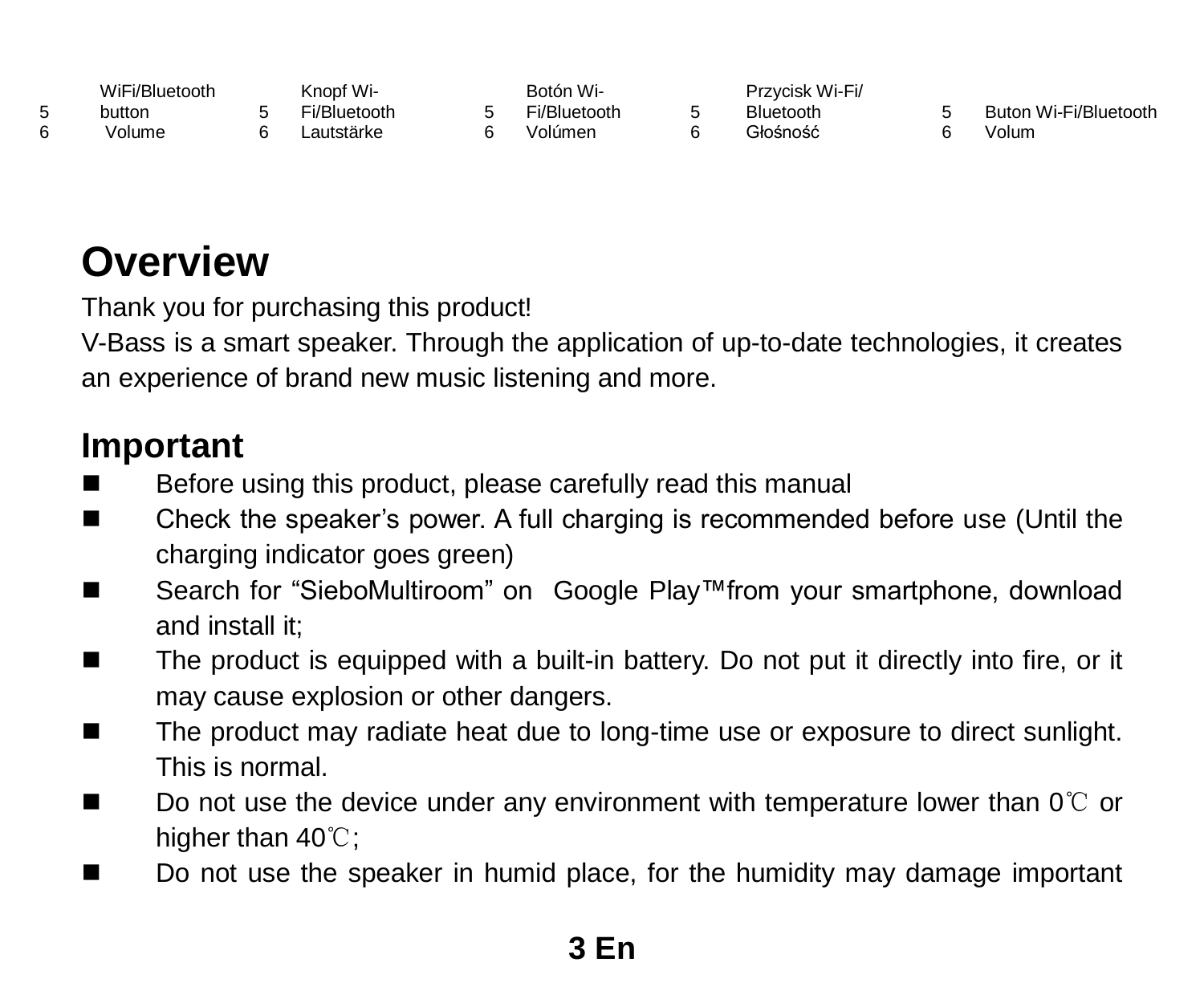parts of the device.

Do not put the speaker directly into water.

### **Notices for the use of the speaker**

**CAUTION**! Please read carefully this instructions and follow them, in case of dangerous situations.

Driving safety: It is recommended not to use the device and/or the app while driving.

Approved service: Only approved repair shops can repair mobile phones. If you open the phone and try to fix it yourself you will void the warranty of the product.

Accessories and batteries: Only accessories and batteries approved by the producer can be used.

The battery and charging the battery: It is recommended to fully charge before first use of the device. Do not expose the battery to temperatures above  $40^{\circ}$  C. Do not dispose the battery in fire or drop anywhere. Return defective batteries in special centers or to the supplier center.

Warning: We take no responsibility for situations where the device is used other than as provided in the manual.

Our company reserves the right to make changes in the content of the manual without making this public. These changes will be posted on the company website to the product it amends.The contents of this manual may be different from that in the product. In this case, the last scenario will be considered. To avoid the problems that might occur with the service shops approved by Visual Fan Ltd. (because S.C. Visual Fan S.R.L reserves the right to stop the collaboration with any service shop which was previously approved and mentioned in the waranty card on the date on which the product batch was sold on the market), before taking a product to the service shop, please check the updated list of approved service shps on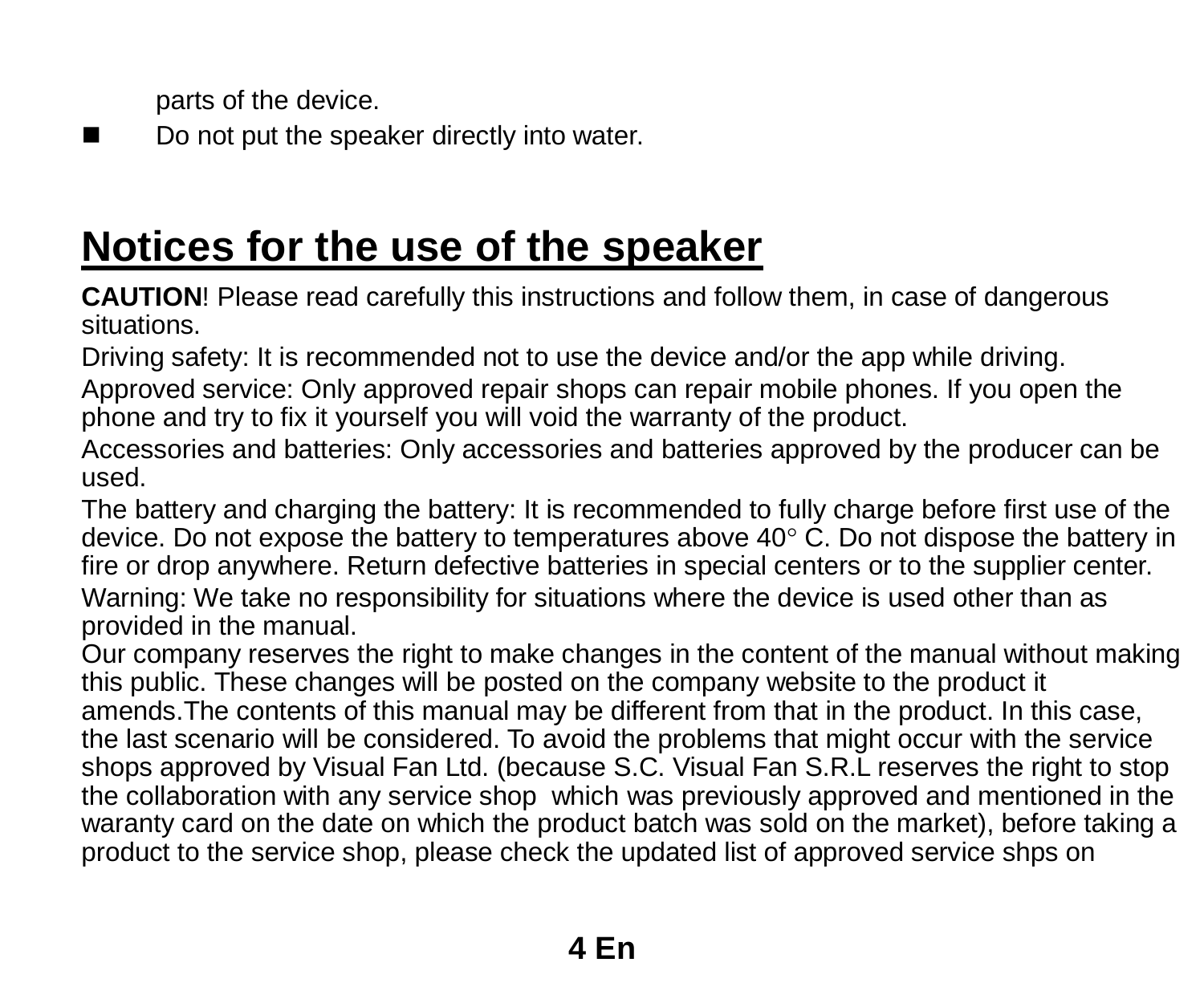Allview website at the section: "Support&Service – Approved service". For more product details visit www.allview.ro

All applications provided by third parties and installed in this device, may be modified and/or stopped at any moment. Visual Fan Ltd will not be responsible in any way for odifications of the services or content of these applications. Any request or question regarding third party applications may be addressed to owners of these applications.

## **Quick start guide**

#### **1. Power-on/off**

Press and hold Power button for about 3 seconds and release. The speaker will notify you with a sound when it's ready.

#### **Important:**

If power-on fails, charge the device first and then try again.

#### **2. Charging**

Use data cable included in the product pack for charging the device. During charging, the indicator displays in constant red light; when it is fully charged, the indicator will turn green.

#### **Important:**

■ During the usage, if the level of the battery drops and needs to be connected to a charger, the red light above the microUSB plug will start flashing to notify you.

#### **3.Connecting to the app**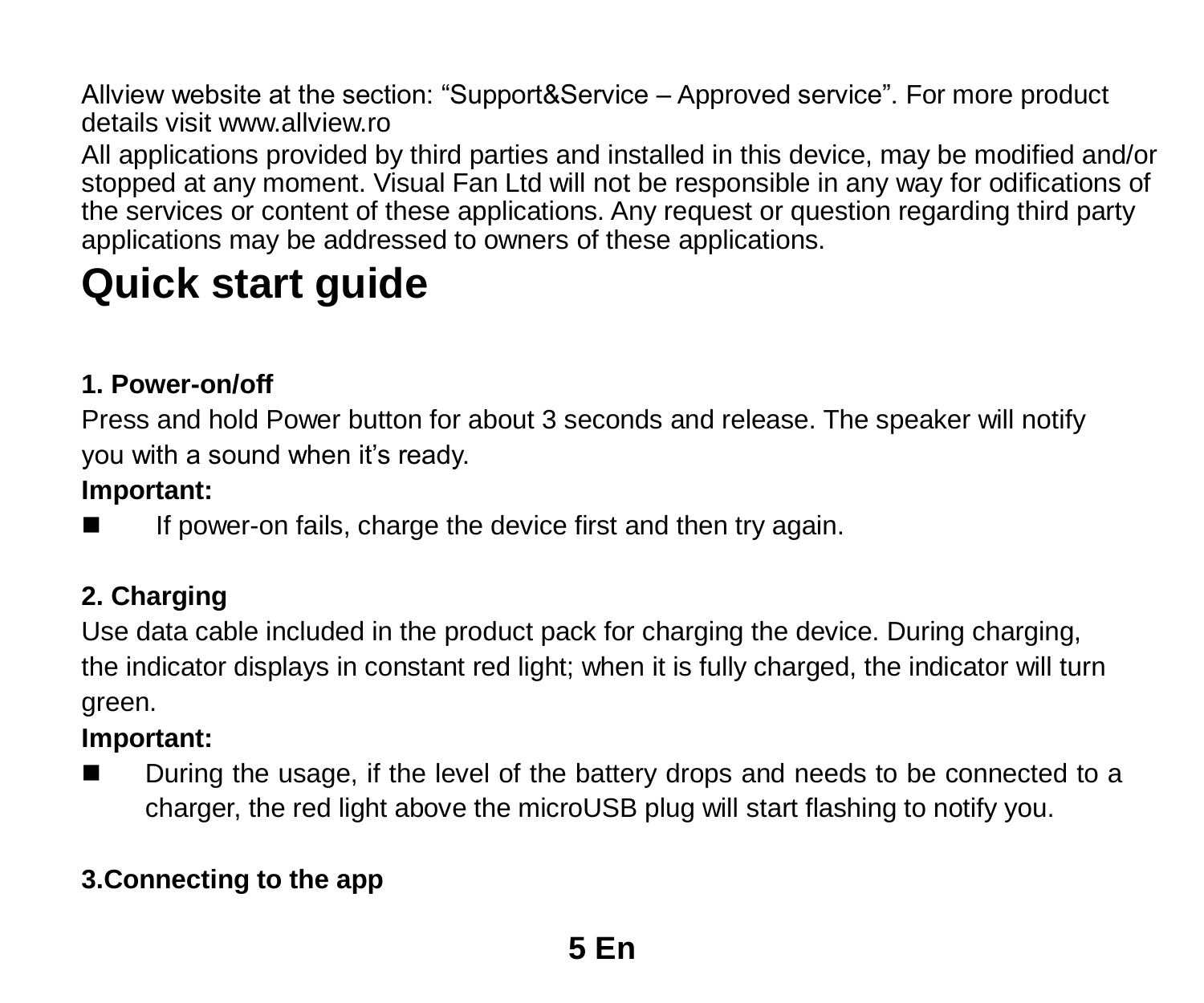- $\checkmark$  Download app: Search for "SieboMultiroom" on Google Play to download and install.
- $\checkmark$  Turn on the speaker by pressing the Power button
- $\checkmark$  Connect the smartphone to WiFi
- $\checkmark$  Open the SieboMultiroom app and click "New device"
- $\checkmark$  Fill in the WiFi password
- $\checkmark$  Long press on the WiFi/Bluetooth button located at the bottom of the speaker (the 5<sup>th</sup> button on the scheme from page 2)

The green LED will flash, indicating that the device is connecting to the WiFi

When the connection is successful, it will remain constant green

#### **Important:**

- To comute between the WiFi and Bluetooth connection, simply click the WiFi/Bluetooth button (the  $5<sup>th</sup>$  button on the scheme from page 2);
- If you wish to connect via Bluetooth, long press the WiFi/Bluetooth button located at the bottom of the speaker. The LED will flash blue while establishing the connection, and when it's successful, it will constant light blue.

#### **4. Volume**

Adjust the volume and the desired level, by simply rotating the top ppart of the speaker.

- $\checkmark$  Turn up the volume by rotating clockwise
- $\checkmark$  Turn down the volume by rotating anticlockwise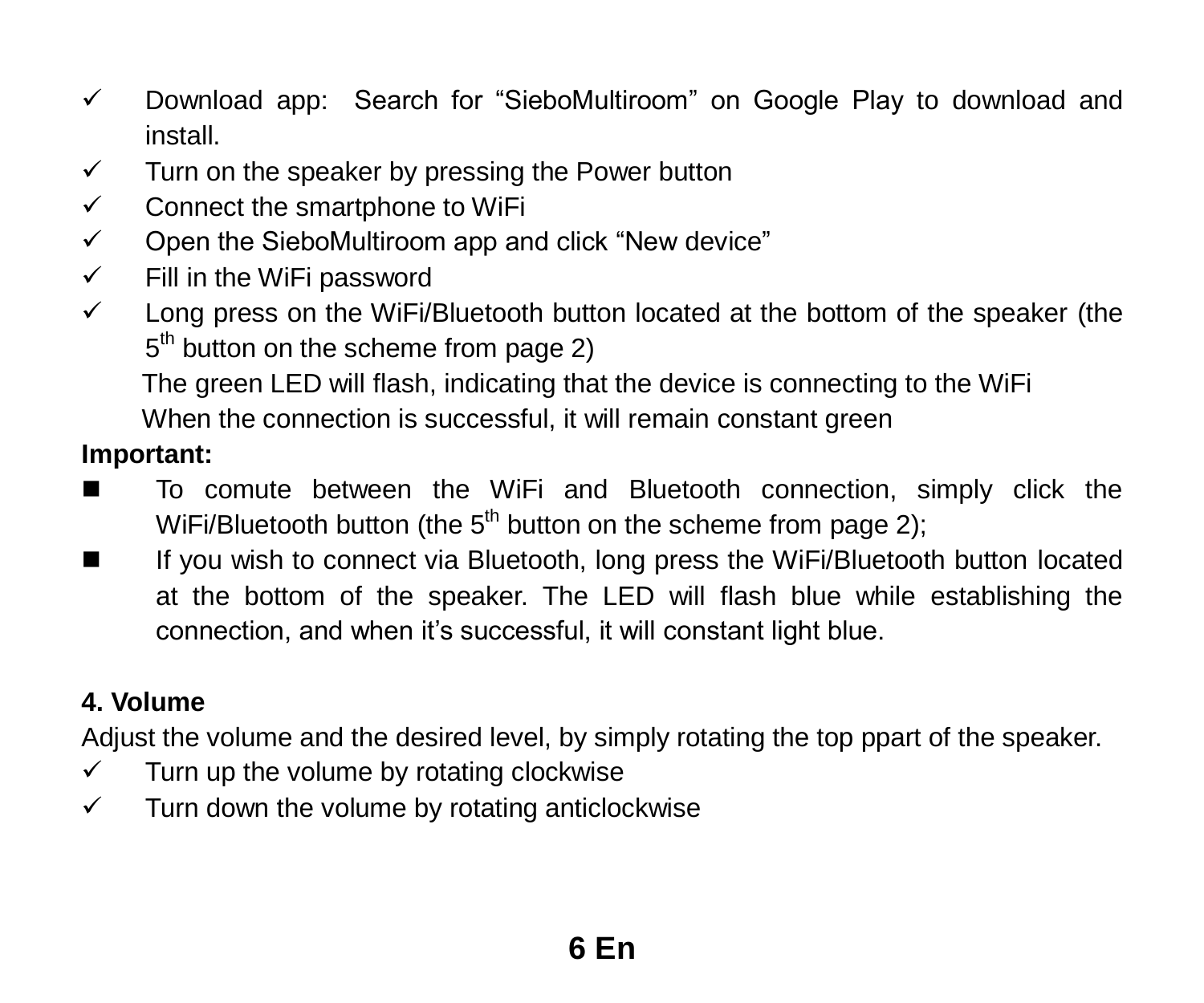#### **DECLARATION OF CONFORMITY No. 1454**

We, S.C. Visual Fan S.R.L, with the social headquarters in Brasov, 61st Brazilor Street, post code 500313 Romania, registered at the Register of Commerce Brasov under nr. J08/818/2002, CUI RO14724950, as importer, ensure, guarantee and declare on own responsibility according to Art. 4 HG nr.1.022/2002 regarding the products and services regime, which could put in danger the life and health, security and labour protection, that the ALLVIEW product V-Bass does not put in danger the life, safety of labour, does cause adverse environmental impacts and is according to:

- The essential requirements and other relevant requirements of Directive 1999/5 / EC (R & TTE) transposed into national legislation by GD. 130/2015 the product is in compliance with the following standards:

- Directive on Electromagnetic Compatibility 89/336 / EEC, as amended by Directive 92/31 / EEC and 93/68 / EEC (HG497 / 2003); RoHS: EN50581: 2012

-Art. 3.1b / Art. 6.1B of Government. 130/2015 (electromagnetic compatibility)

- Art. 3.2 / Art. 6.2 of HG. 130/2015 (regarding the products and services that can have harmful interference.)

- Art. 3.1a / Art. 6.1a of GD. 130/2015 (regarding the products and services that can endanger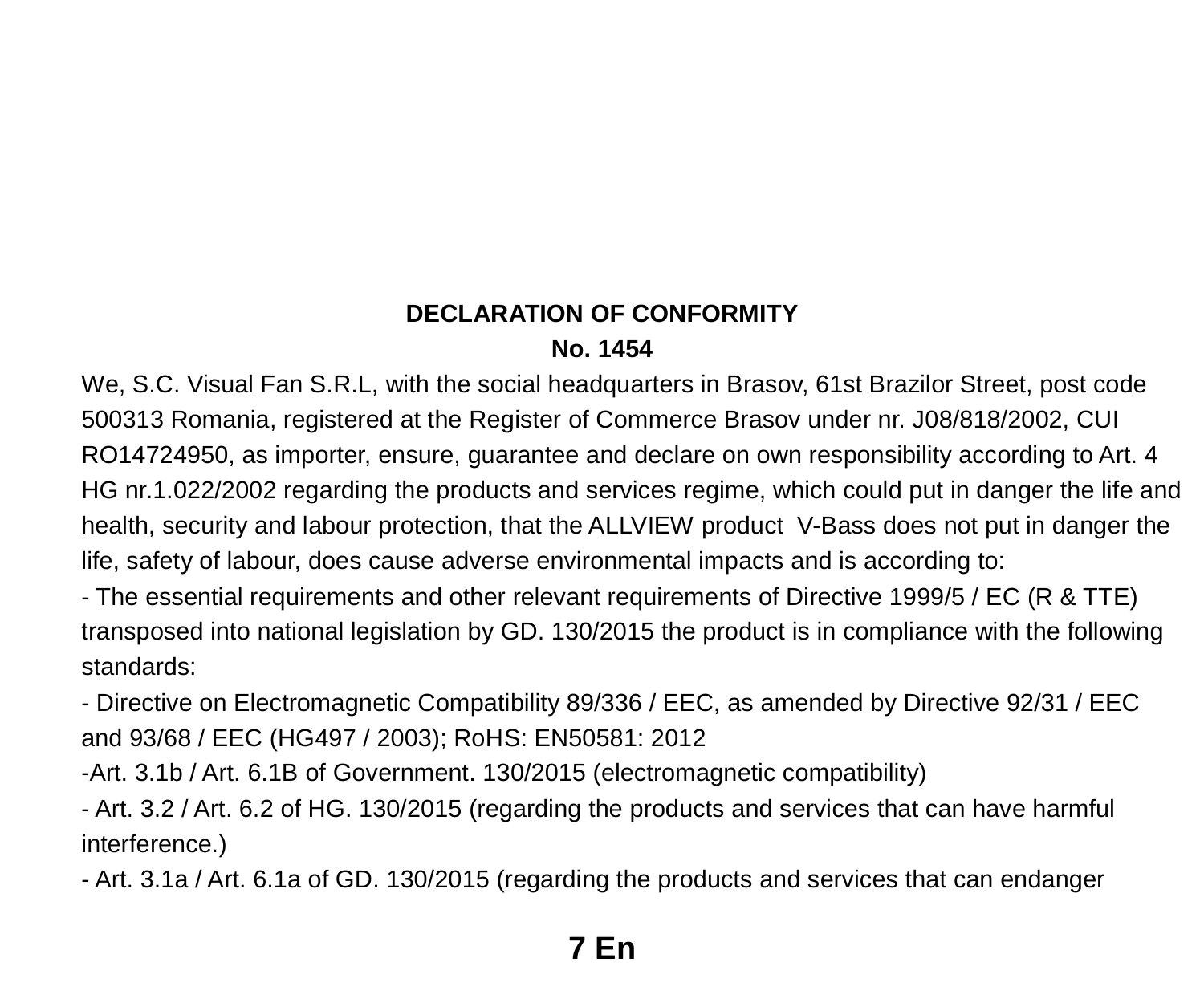human life and health, safety and labor protection.)

- Insurance Directive users Low Voltage 73/32 / EEC, as amended by Directive 93/68 / EEC (HG457 / 2003)

 -the Requirements re- safety of European Directive 2001/95 / EC and standards EN 60065: 2002 / A12: 2011 and EN 60950-1: 2006 / A12: 2011, on the level of decibels emitted by household marketed.

The product had been evaluated according to the following standards:

-Health: EN 50361;

-Safety: EN 301 489-1 v1.9.2, EN 301 489-3 V1.6.1, EN 301 489-7 v1.3.1, EN 301 489-17 v2.2.1, EN 301 489-24 v1.5.1, EN 301 489-34 v1.4.1, EN 301 511 v9.0.2

-Radio spectrum EN 300 328 v1.8.1, EN 300 440-1 V1.6.1, EN 300 440-2 V1.4.1, EN 301 908-1 v6.2.1, FN 301 908-2 v6.2.1

The conformity assesment procedure was done according to the 1999/5/CEE Directive (of the Annex II of HG nr. 88/2003) the documentation being at S.C. Visual Fan S.R.L., Brasov , 61st Brazilor Street, post code 500313 ,Romania at it will be put at disposal on demand. The product has the CE mark applied. The conformity declaration is available a[t www.allviewmobile.com.](http://www.allviewmobile.com/)

06.12.2016

CE Director Brasov Cotuna Gheorghe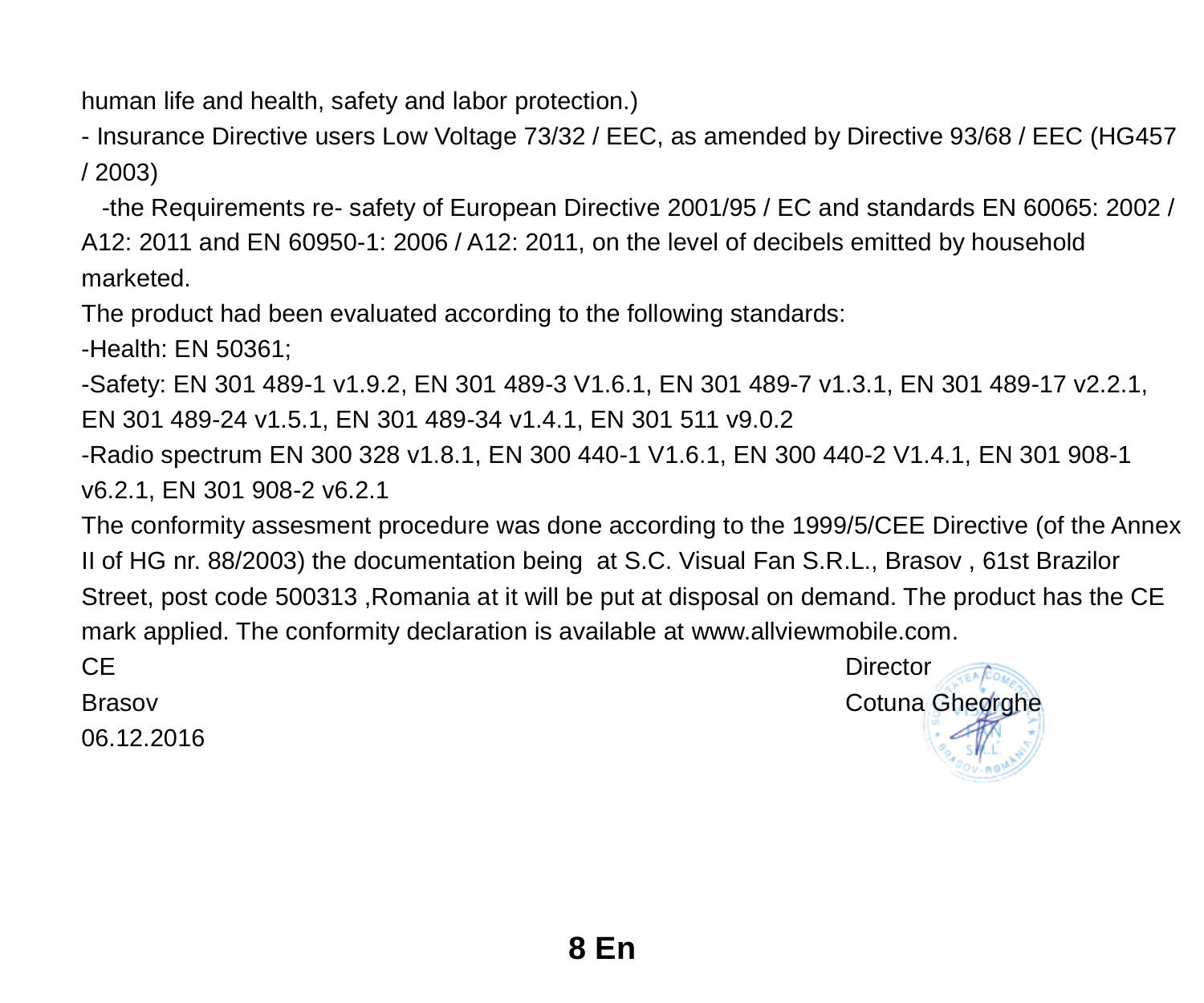## **Überblick**

Danke für den Kauf dieses Produktes!

V-Bass ist ein Smart-Lautsprecher. Durch die Verwendung der neuesten Technologien schafft es ein angenehmes Nutzer-Erlebnis.

### **Wichtig**

- Bevor Sie das Produkt verwenden lesen Sie dieses Benutzerhandbuch sorgfältig<br>Bitte überprüfen Sie den Akku des Geräts. Vor der Verwendung ist ein komplette
- Bitte überprüfen Sie den Akku des Geräts. Vor der Verwendung ist ein komplettes Laden des Akkus zu empfehlen. (bis sich das Anzeigelicht grün färbt)
- Suchen Sie auf Ihrem Smartphone "SieboMultiroom" auf Google Play™f und installieren Sie die App.
- Das Gerät ist mit einem eingebauten Akku versehen. Bitte nicht direkt ins Feuer werfen, es könnte eine Explosion verursachen.
- Das Produkt kann sich nach einer langen Verwendung oder nach Aussetzen in der Sonne stark erwärmen. Das ist normal.
- Bitte nicht bei Temperaturen unter 0℃oder über 40℃verwenden<br>■ Bitte den Lautenrecher nicht in einem fauchten Ort verwenden. E
	- Bitte den Lautsprecher nicht in einem feuchten Ort verwenden. Feuchtigkeit kann dem Gerät schaden.
- Bitte nicht direkt ins Wasser stellen.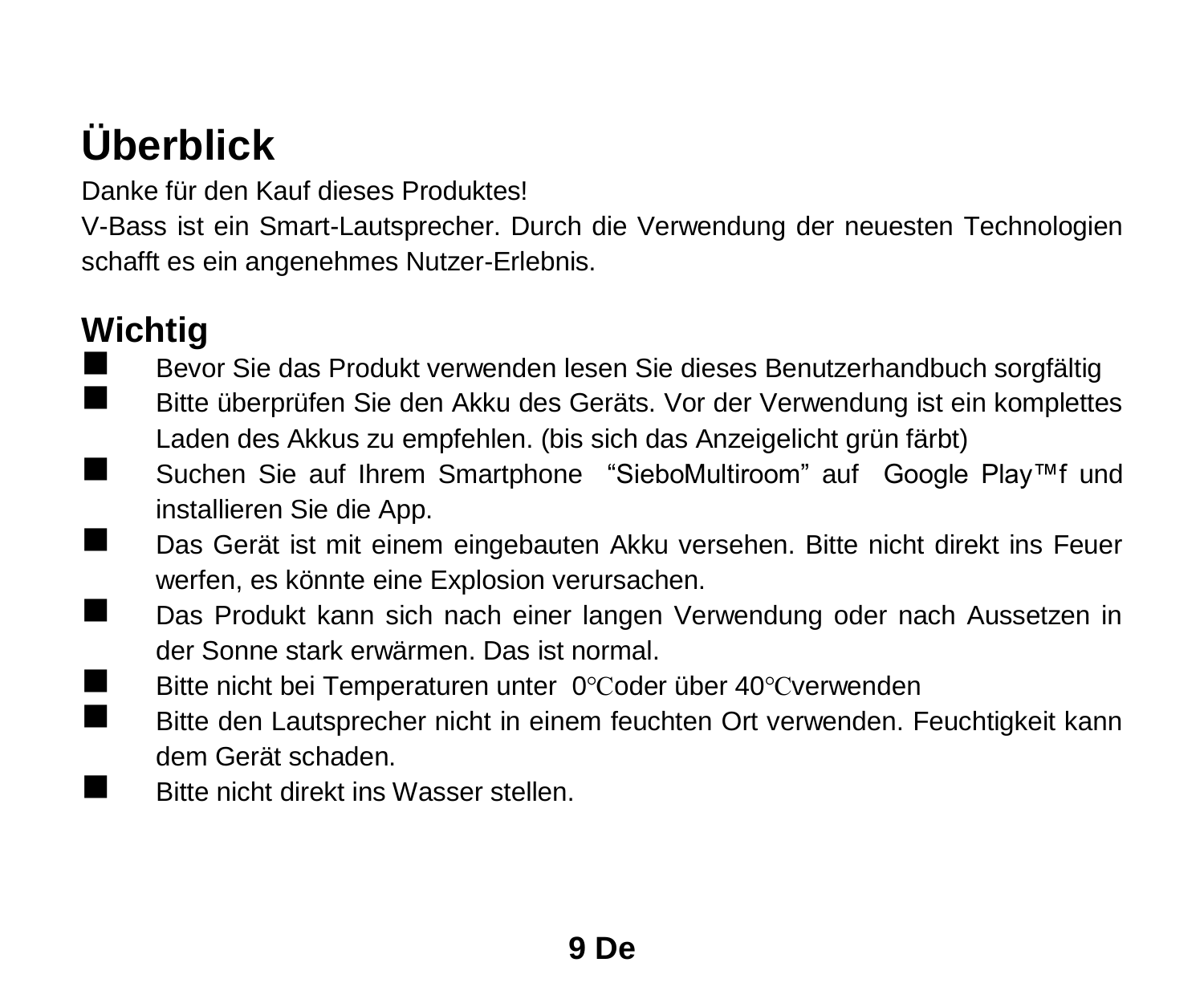## **Bemerkungen für die Anwendung des Lautsprechers**

**ACHTUNG**! Bitte lesen Sie diese Anweisungen sorgfältig und folgen Sie Ihnen im Fall von gefährlichen Situationen. Fahrsicherheit: Es wird empfohlen, das Gerät und / oder die App nicht während der Fahrt zu nutzen.

Genehmigtes Service: Die Geräte dürfen nur in zugelassenen Werkstätten repariert werden. Wenn Sie das Gerät öffnen und versuchen, es selbst zu reparieren, verlieren Sie die Garantie.

Zubehör und Akkus: nur vom Hersteller genehmigtes Zubehör und Batterien können verwendet werden.

Der Akku und das Laden des Akkus: Es wird empfohlen, die vor dem ersten Gebrauch das Gerät vollständig aufzuladen. Setzen Sie die Batterie C. Der Akku sollte nicht bei Temperaturen über 40 rad freigelegt werden. Bringen Sie defekte Akkus in spezielle Elektronikentsorgungszentren.

Achtung: Wir sind für die Situationen nicht verantwortlich, in denen das Gerät anders als in diesem Handbuch geschrieben steht, verwendet wird.

Unser Unternehmen behält sich das Recht vor, Änderungen im Inhalt dieses Handbuches zu machen, ohne diese öffentlich zu machen. Werden Änderungen in diesem Handbuch auftreten, werden Sie auf der Webseite unseres Unternehmens veröffentlicht. Der Inhalt dieses Handbuchs kann verschieden vom Inhalt des Handbuchs, das Sie mit dem Produkt bekommen. In diesem Fall wird das neueste Handbuch in Betracht gezogen. Um die Probleme mit den Werkstätten, die von Visual Fan Ltd. Genehmigt sind, zu vermeiden:

Da Visual Fan Ltd. Sich das Recht vorbehält, die Zusammenarbeit mit jeder genehmigten Werkstatt zu beenden sollten Sie vorher auf unserer Webseite die aktualisierte Liste der genehmigten Werkstätten untersuchen. Diese finden Sie in der Rubrik "Support & Service – Genehmigte Werkstätten". Für mehr Details steht Ihnen unsere Webseite zur Verfügung: [www.allviewmobile.de.](http://www.allviewmobile.de/) 

Alle Anwendungen, die von Dritten zur Verfügung gestellt und in diesem Gerät installiert ist, können zu jeder Zeit verändert oder beendet werden. Visual Fan ist auf keine Weise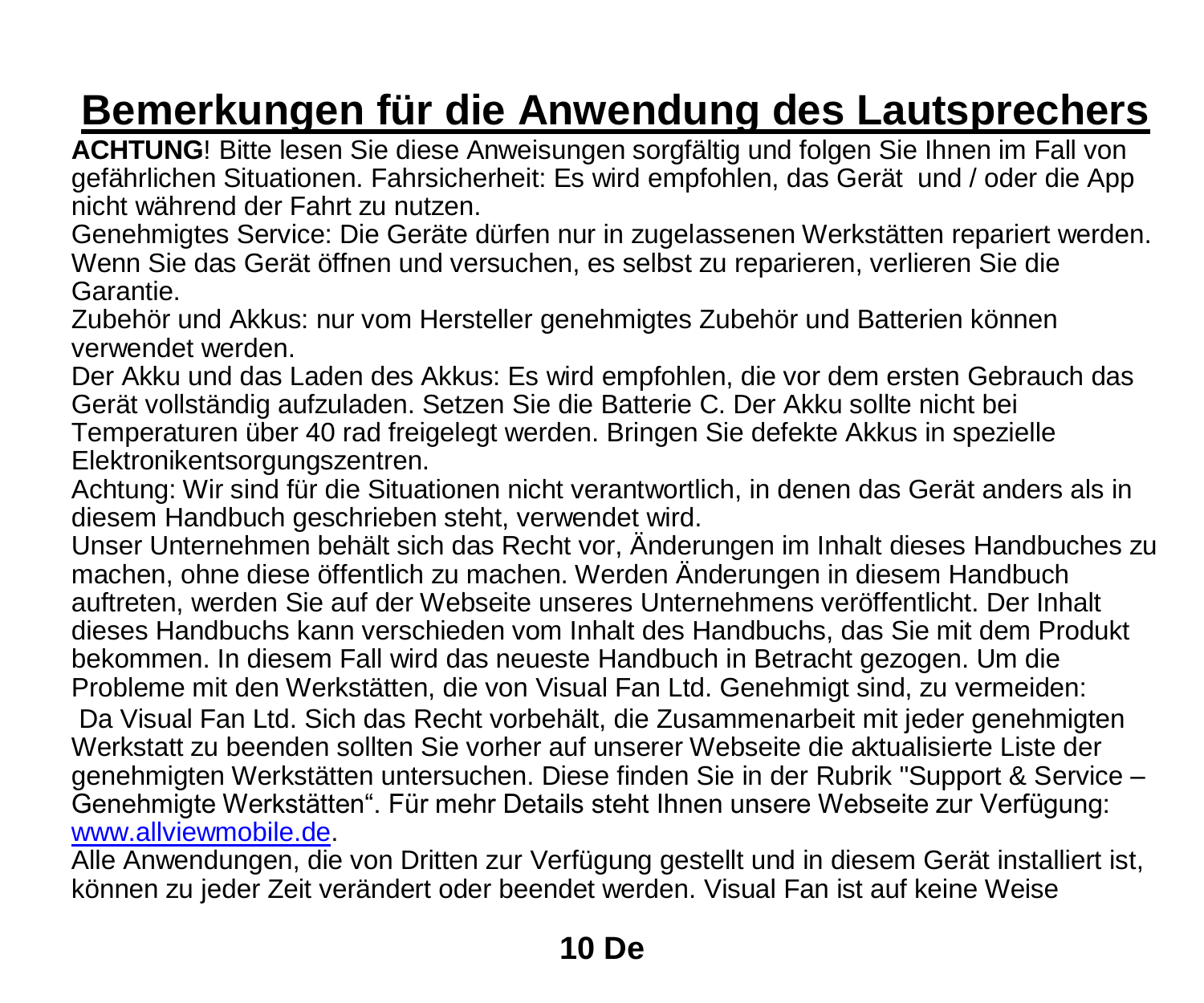verantwortlich für Änderungen des Inhaltes diese Dienste. Alle Fragen betreffen dieser Apps werden an deren Inhaber gerichtet.

## **Schneller Führer**

#### **1. Strom-ein/aus**

Drücken Sie und halten Sie den Power-Knopf für etwa 3 Sekunden. Der Lautsprecher wird sie informieren, wenn er bereit ist.

#### **Wichtig:**

 Wenn das Gerät nicht eingeschaltet wird, laden Sie den Akku auf und versuchen Sie es erneut.

#### **2. Laden**

Verwenden Sie den Datenkabel aus dem Produktkarton um das Gerät aufzuladen. Während des Ladens ist der Anzeige-Led rot, wenn der Akku komplett aufgeladen sit färbt sich der Led grün.

#### **Wichtig:**

 Wenn während der Nutzung das Akkuniveau sinkt und der Lautsprecher an ein Ladegerät angeschlossen werden muss wird das rote Licht über dem micro USB Verschluss Sie durch ein Blinken benachrichtigen.

#### **3.An die App anschließen**

 $\checkmark$  App herunterladen: Suchen Sie "SieboMultiroom" auf Google Play um die App herunterzuladen und zu installieren.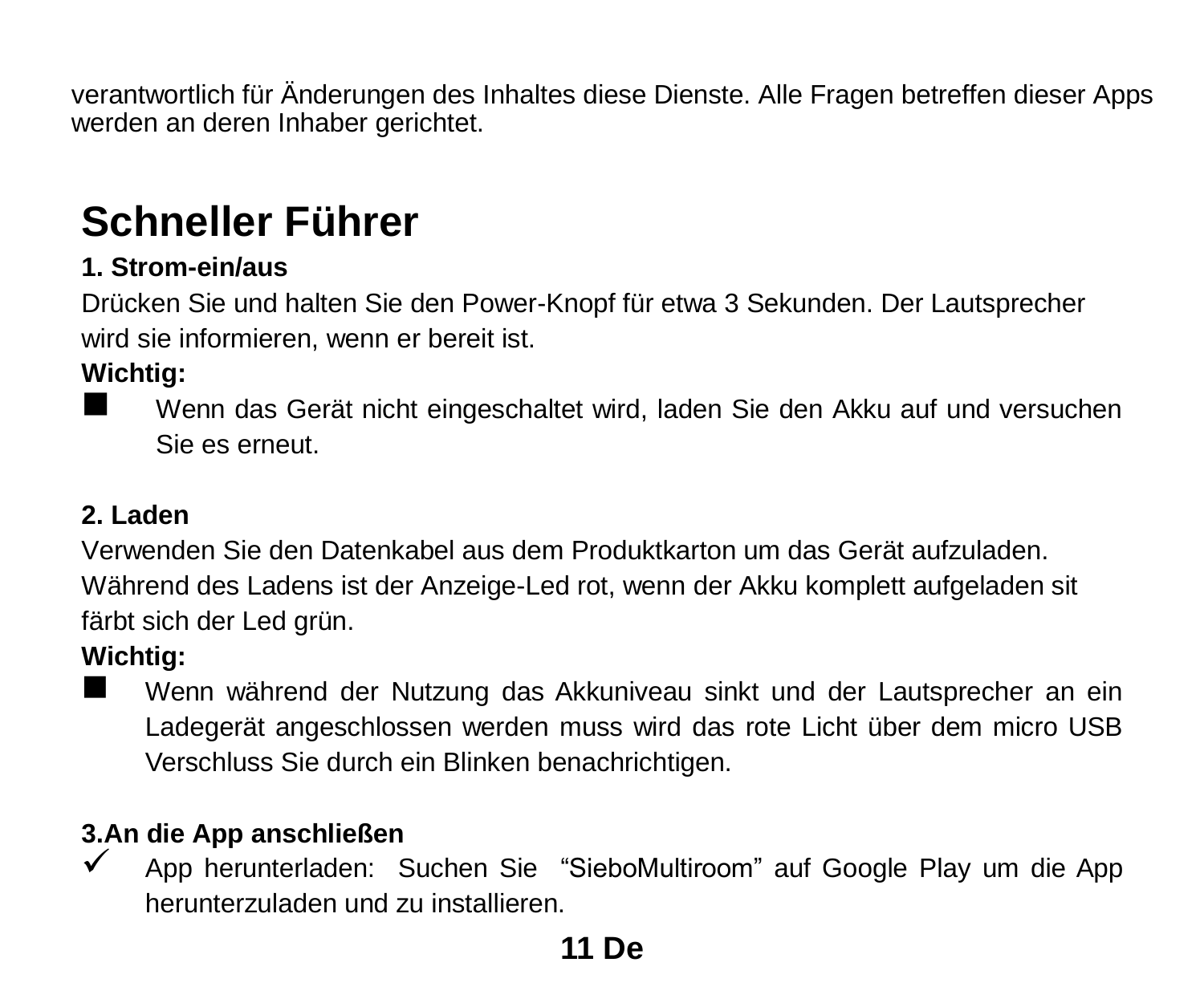- $\checkmark$  Lautsprecher anschalten indem Sie den Power-Knopf drücken.<br>► Smartphone an ein W-Lan Netz anschließen
- <del>V</del> Smartphone an ein W-Lan Netz anschließen
- Öffnen Sie die App SieboMultiroom und klicken Sie auf "Neues Gerät"
- $\checkmark$  W-Lan Passwort eingeben
- Lange auf den W-LAN/Bluetooth Knopf drücken, der sich am unteren Ende des Lautsprechers befindet (der fünfte Knopf auf der Abbildung auf Seite 2) Das grüne Led-Licht wird aufgehen, ein Zeichen dass das Gerät ans W-Lan Netz angeschossen ist. Wenn der Anschluss erfolgreich war, wird das Licht grün bleiben.

### **Wichtig**

- Um zwischen der W-Lan und Bluetooth-Verbindung zu wechseln müssen Sie einfach den W-Lan/Bluetooth Knopf (der fünfte Knopf auf der Abbildung von Seite 2) drücken.
- Wenn Sie sich via Bluetooth anschließen wollen müssen Sie den WiFi/Bluetooth Knopf am unteren Ende des Geräts drücken. Das LED Licht wird blau aufleuchten wenn die Verbindung geschaffen wurde, und wenn sie erfolgreich ist, wird das blaue Licht konstant erstrahlen.

#### **4. Lautstärke**

Stellen Sie die Lautstärke auf das gewünschte Niveau ein indem Sie den oberen Bereich des Lautsprechers nach vorne drehen.

- $\checkmark$  Laut drehen: im Uhrzeigersinn
- $\checkmark$  Leise drehen: im entgegengesetzten Uhrzeigersinn

### **12 De**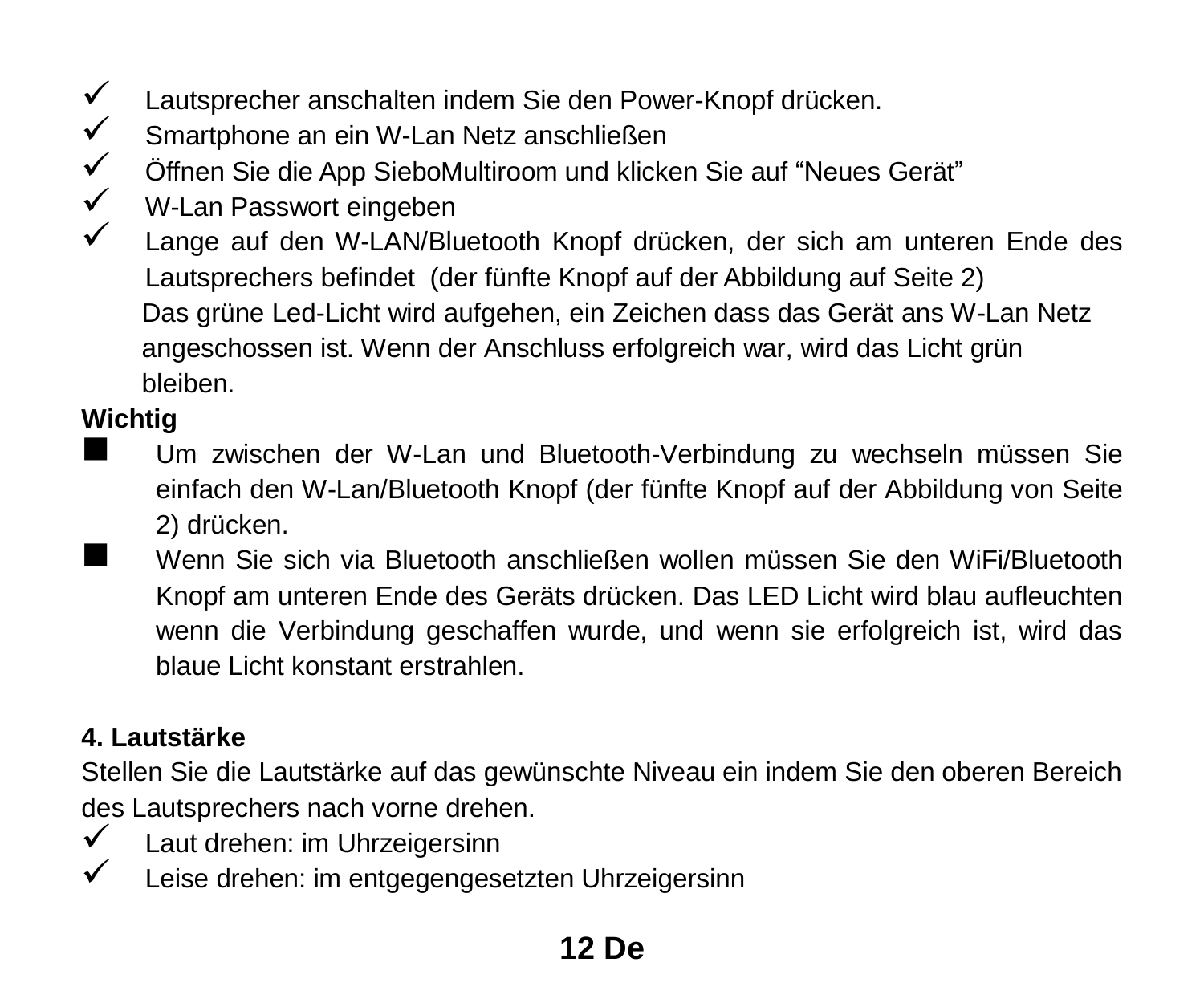#### **KONFORMITÄTSERKLÄRUNG Nr. 1454**

Wir, S.C. Visual Fan S.R.L, mit dem sozialen Hauptsitz in Brasov, 61. Brasilianische Straße, Postleitzahl 500313 Rumänien, eingetragen am Handelsregister Brasov unter nr. J08 / 818/2002, CUI RO14724950, als Importeur, sichern, garantieren und erklären in eigener Verantwortung gemäß Art. 4 HG nr.1.022 / 2002 über das Produkt- und Dienstleistungsregime, die das Leben und die Gesundheit, die Sicherheit und den Arbeitsschutz gefährden könnten, dass das ALLVIEW-Produkt V-Bass das Leben und die Sicherheit der Arbeit nicht gefährdet Nachteiligen Umweltauswirkungen und ist nach:

- Die grundlegenden Anforderungen und sonstigen einschlägigen Anforderungen der Richtlinie 1999/5 / EG (R & TTE), die von GD in nationales Recht umgesetzt wurden. 130/2015 erfüllt das Produkt die folgenden Normen:

- Richtlinie über die elektromagnetische Verträglichkeit 89/336 / EWG, geändert durch die Richtlinie 92/31 / EWG und 93/68 / EWG (HG497 / 2003); RoHS: EN50581: 2012

-Kunst. 3.1b / Art. 6.1B der Regierung. 130/2015 (Elektromagnetische Verträglichkeit)

- Kunst. 3.2 / Art. 6.2 von HG. 130/2015 (hinsichtlich der Produkte und Dienstleistungen, die schädliche Störungen verursachen können.)

- Kunst. 3.1a / Art. 6.1a von GD. 130/2015 (hinsichtlich der Produkte und Dienstleistungen, die das menschliche Leben und die Gesundheit, die Sicherheit und den Arbeitsschutz gefährden können).

- Versicherung Richtlinie Benutzer Niederspannung 73/32 / EWG, in der Fassung der Richtlinie 93/68 / EWG (HG457 / 2003)

Die Anforderungen der europäischen Richtlinie 2001/95 / EG und der Normen EN 60065: 2002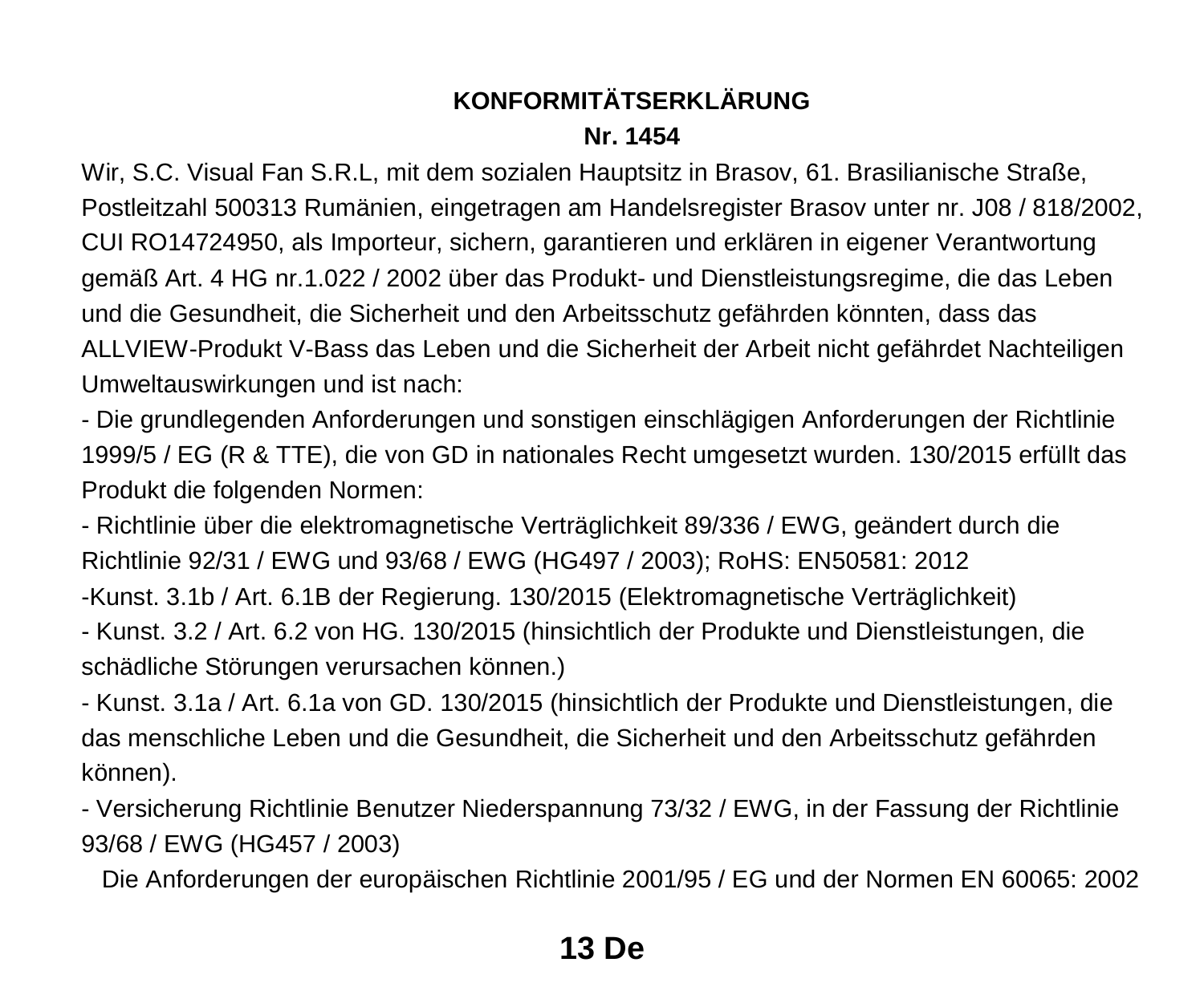/ A12: 2011 und EN 60950-1: 2006 / A12: 2011 auf der Ebene der Dezibel, die von dem vermarkteten Haushalt emittiert wurden.

Das Produkt wurde nach folgenden Normen bewertet:

-Gesundheit: EN 50361;

-Sicherheit: EN 301 489-1 v1.9.2, EN 301 489-3 V1.6.1, EN 301 489-7 v1.3.1, EN 301 489-17 v2.2.1, EN 301 489-24 v1.5.1, EN 301 489-34 v1.4.1, EN 301 511 v9.0.2

-Radiospektrum EN 300 328 v1.8.1, EN 300 440-1 V1.6.1, EN 300 440-2 V1.4.1, EN 301 908-1 v6.2.1, EN 301 908-2 v6.2.1

Das Konformitätsbewertungsverfahren wurde gemäß der 1999/5 / CEE-Richtlinie (des Anhangs II der HG Nr. 88/2003) durchgeführt, wobei die Dokumentation bei SC Visual Fan SRL, Brasov, 61. Brazilor Street, Postleitzahl 500313, Rumänien, enthalten ist Werden auf Anfrage zur Verfügung gestellt. Das Produkt ist mit der CE-Kennzeichnung versehen. Die Konformitätserklärung finden Sie unter www.allviewmobile.com.

06.12.2016

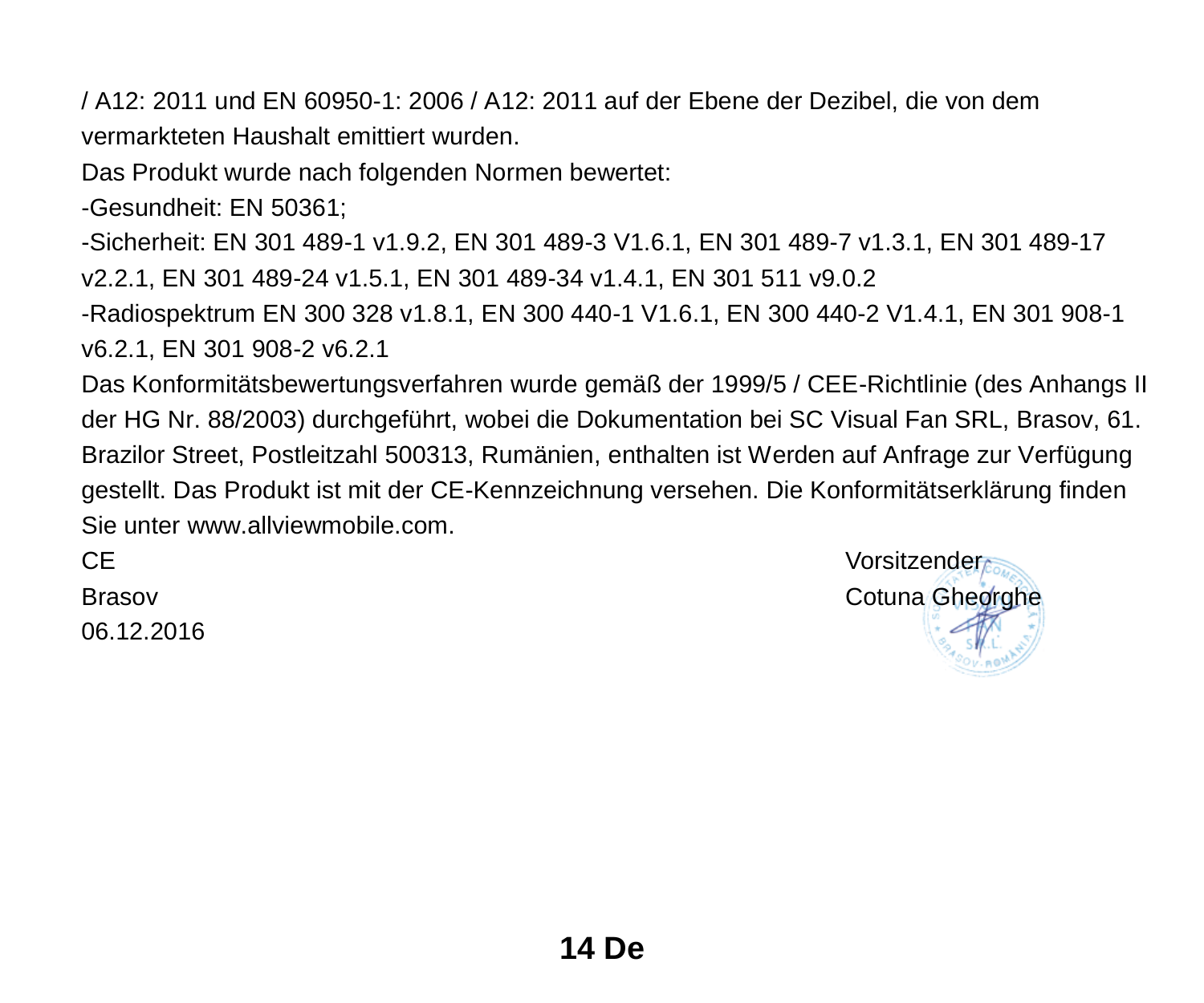## **Introducción**

¡Gracias por comprar este producto!

El V-Bass es un altavoz inteligente. Mediante la utilización de la tecnología más avanzada, crea una experiencia única para escuchar música.

### **Importante**

- Antes de usar este producto, favor de leer detenidamente este manual.
- Revisar que el altavoz este cargado. Se recomienda cargar la batería completamente antes de usarlo por primera vez (Hasta que el indicador de carga esté de color verde).
- Buscar en Google Play™ en tu móvil la App de "SieboMultiroom", descargarla e instalarla;
- El producto está equipado con una batería interna. No exponerla directamente al fuego ya que podría explotar o causar otros daños.
- Este producto puede irradiar calor después de un largo periodo de uso o si está expuesto al sol. Esto es normal.
- No usar este dispositivo en ambientes con temperaturas inferiores a 0 ℃ o por encima de 40℃;
- No usar este altavoz en un sitio húmedo, la humedad puede dañar partes importantes del dispositivo.
- No poner el altavoz directamente en el agua.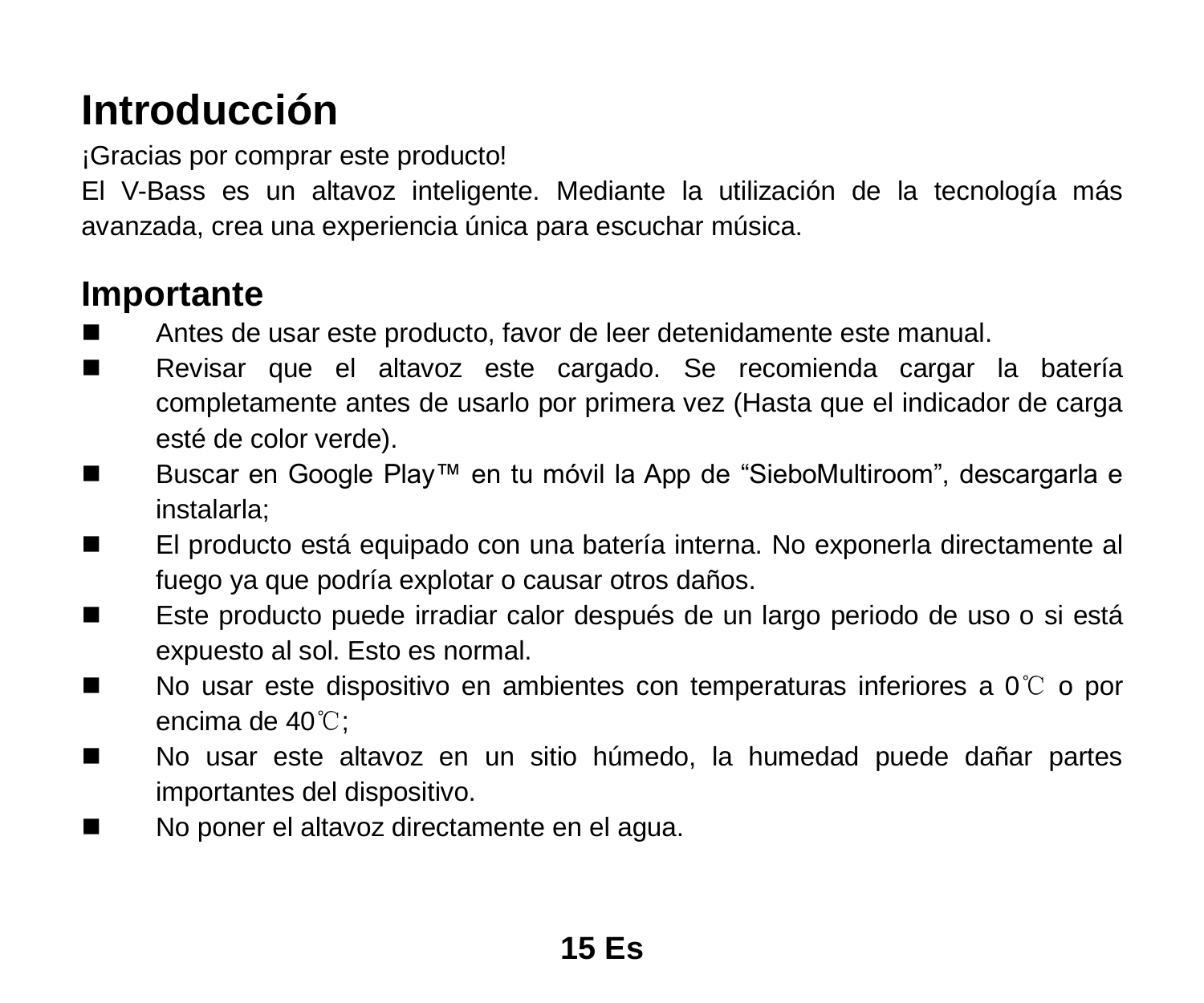## **Aviso para el uso del altavoz**

**¡ATENCIÓN**! Favor de leer cuidadosamente este instructivo y seguirlo en caso de alguna situación peligrosa.

Conduce con cuidado: Es recomendable no usar este dispositivo y/o la app mientras se conduce.

Servicio autorizado: Solo las tiendas de reparación autorizadas pueden reparar este dispositivo. Si abres el dispositivo e intentas repararlo por tu propia cuenta no podrás usar la garantía del producto.

Accesorios y baterías: Solo los accesorios y baterías autorizadas por el fabricante pueden ser utilizadas.

El uso y carga de la batería: Es recomendable cargar la batería completamente antes del primer uso del dispositivo. No exponer la batería a temperaturas por encima de 40 C. No exponer la batería al fuego o en cualquier otro sitio peligroso. Depositar las baterías dañadas en los centros especializados para ello o al fabricante.

Advertencia: No somos responsables de situaciones donde el dispositivo no es utilizado tal como indica el manual.

Nuestra compañía se reserve el derecho de realizar cambios en el manual sin necesidad de imprimirlo. Estos cambios serán publicados, informados y anexados debidamente en nuestro sitio web. El contenido de este manual puede ser diferente al que está en el producto. En este caso, este último escenario será considerado. Para evitar problemas que puedan ocurrir con las tiendas autorizadas de Visual Fan Ltd. (porque Visual Fan Ltd. se reserva el derecho de cancelar la colaboración con cualquier tienda que haya sido aprobada previamente y que este mencionada en la tarjeta de garantía en la fecha en que el producto ha sido comprado), antes de llevar el producto a la tienda, favor de revisar la lista actualizada de tiendas autorizadas en el sitio web de Allview en la sección: "Soporte y Servicio – Servicio autorizado". Para más detalles del producto visitar [www.allviewmobile.com](http://www.allviewmobile.com/)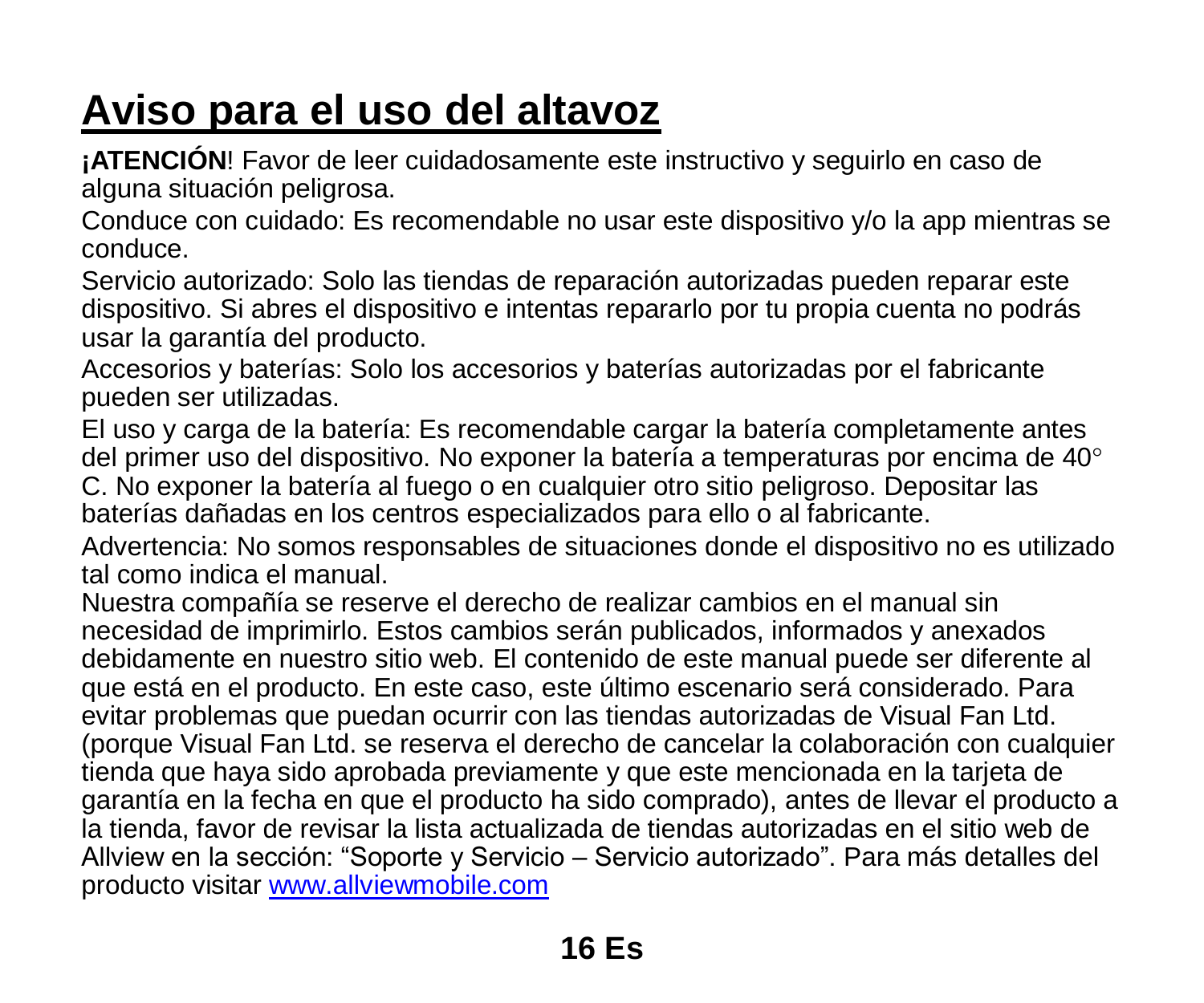Todas las aplicaciones provistas por terceras instancias e instaladas en el dispositivo, podrían ser modificadas y/o suspender en cualquier momento. Visual Fan Ltd no será responsable de ninguna de estas modificaciones del servicio o del contenido de esas aplicaciones. Cualquier solicitud o pregunta respecto a las aplicaciones de terceras instancias pueden ser dirigidas a los dueños de esas aplicaciones.

## **Guía de inicio rápido**

#### **1. ENCENDIDO/APAGADO**

Presiona y mantén presionado el botón de Encendido durante 3 segundos. El altavoz te notificará con un sonido cuando esté encendido.

#### **Importante:**

Si no enciende, carga primero la batería y vuelve a intentarlo.

#### **2. Carga de batería**

Utiliza el cable incluido en la caja del producto para cargar el dispositivo. Durante la carga, el indicador mostrará una luz roja constante; cuando esté completamente cargado, el indicador estará verde.

#### **Importante:**

■ Durante el uso, si el nivel de la batería desciende y necesita ser conectado para cargarse, una luz roja debajo del puerto microUSB empezará a parpadear para notificártelo.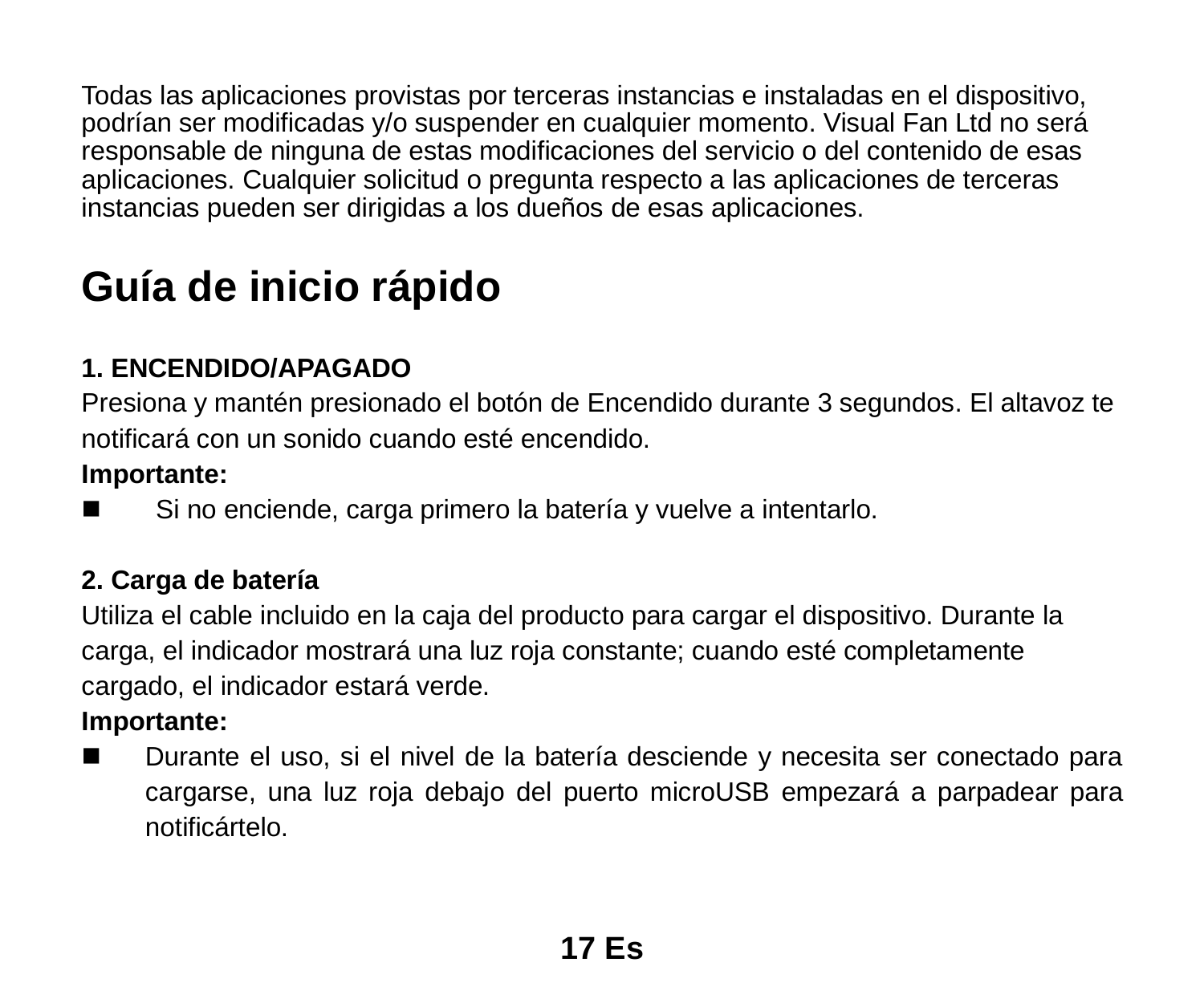#### **3.Conectando a la app**

- $\checkmark$  Descargar la app: Buscar "SieboMultiroom" en Google Play para descargar e instalar.
- Encender el altavoz presionando el botón de ENCENDIDO.
- Conectar el móvil al WiFi.
- $\checkmark$  Abrir la app SieboMultiroom v dar click en "Dispositivo Nuevo".
- $\checkmark$  Ingresar la contraseña de WiFi.
- $\checkmark$  Mantener presionado el botón de WiFi/Bluetooth localizado en la parte baja del altavoz (el 5<sup>to</sup>.botón en la figura de la página 2).

El LED verde parpadeará, indicando que el dispositivo se está conectando al Wifi.

Cuando la conexión se haya completado, el LED se mantendrá de color verde.

#### **Importante:**

- Para cambiar entre la conexión WiFi y Bluetooth, simplemente dar click en el botón de WiFi/Bluetooth (el 5<sup>to</sup> botón en la figura de la página 2);
- Si deseas conectar vía Bluetooth, mantén presionado el botón de WiFi/Bluetooth localizado en la parte baja del altavoz. El LED azul parpadeará mientras se establece la conexión, y cuando la conexión se haya establecido el LED se mantendrá de color azul constantemente.

#### **4. Volúmen**

Ajustar el volúmen al nivel deseado, tan solo rotando la parte superior del altavoz.

- $\checkmark$  Aumentar el volúmen rotando hacia las manecillas del reloj.
- $\checkmark$  Reducir volúmen rotando en contra de las manecillas del reloj.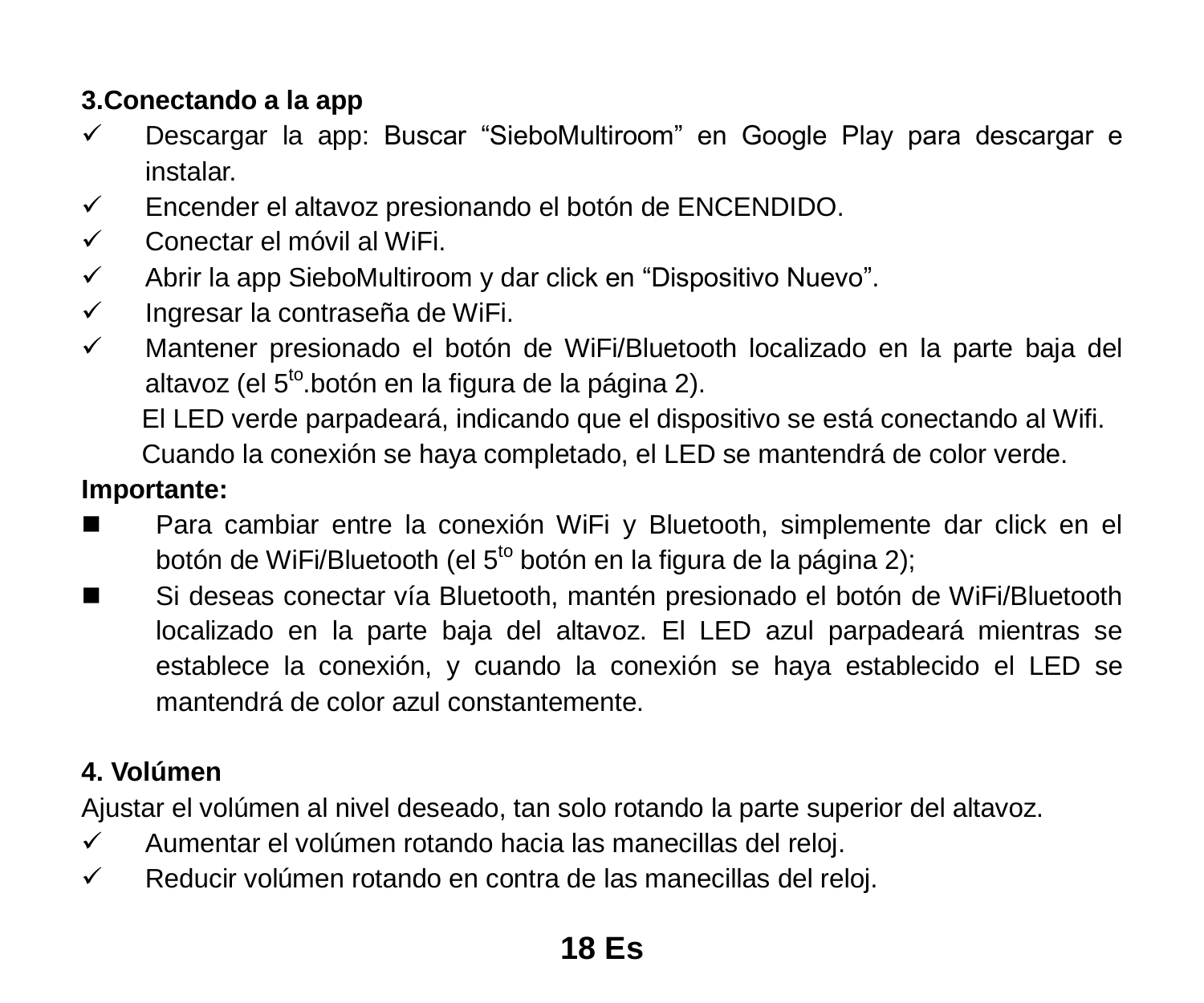#### **DECLARACIÓN DE CONFORMIDAD**

#### **No. 1454**

Nosotros, S.C. Visual Fan S.R.L, con la sede social en Brasov, 61st Street Brasilor, código postal 500313 Rumania, registrado en el Registro de Comercio de Brasov bajo el n. J08 / 818/2002, CUI RO14724950, como importador, garantiza, garantiza y declara por propia responsabilidad de conformidad con el art. 4 HG nr.1.022 / 2002 sobre el régimen de productos y servicios, que podría poner en peligro la vida y la salud, la seguridad y la protección laboral, que el producto ALLVIEW V-Bass no pone en peligro la vida, la seguridad del trabajo, Impactos ambientales adversos y está de acuerdo a:

- Requisitos esenciales y otros requisitos pertinentes de la Directiva 1999/5 / CE (R & TTE) incorporados en la legislación nacional por GD. 130/2015 el producto cumple con las siguientes normas:

- Directiva sobre la compatibilidad electromagnética 89/336 / CEE, modificada por las Directivas 92/31 / CEE y 93/68 / CEE (HG497 / 2003); RoHS: EN50581: 2012

-Art. 3.1b / Art. 6.1B del Gobierno. 130/2015 (compatibilidad electromagnética)

- Art. 3.2 / Art. 6,2 de HG. 130/2015 (respecto a los productos y servicios que pueden tener interferencia perjudicial).

**-** Art. 3.1a / Art. 6.1a de GD. 130/2015 (respecto a los productos y servicios que pueden poner en peligro la vida y la salud de los seres humanos, la seguridad y la protección laboral).

- Usuarios de las Directivas de Seguros Baja Tensión 73/32 / CEE, modificada por la Directiva 93/68 / CEE (HG457 / 2003)

-las Requisitos de seguridad de la Directiva Europea 2001/95 / CE y las normas EN 60065: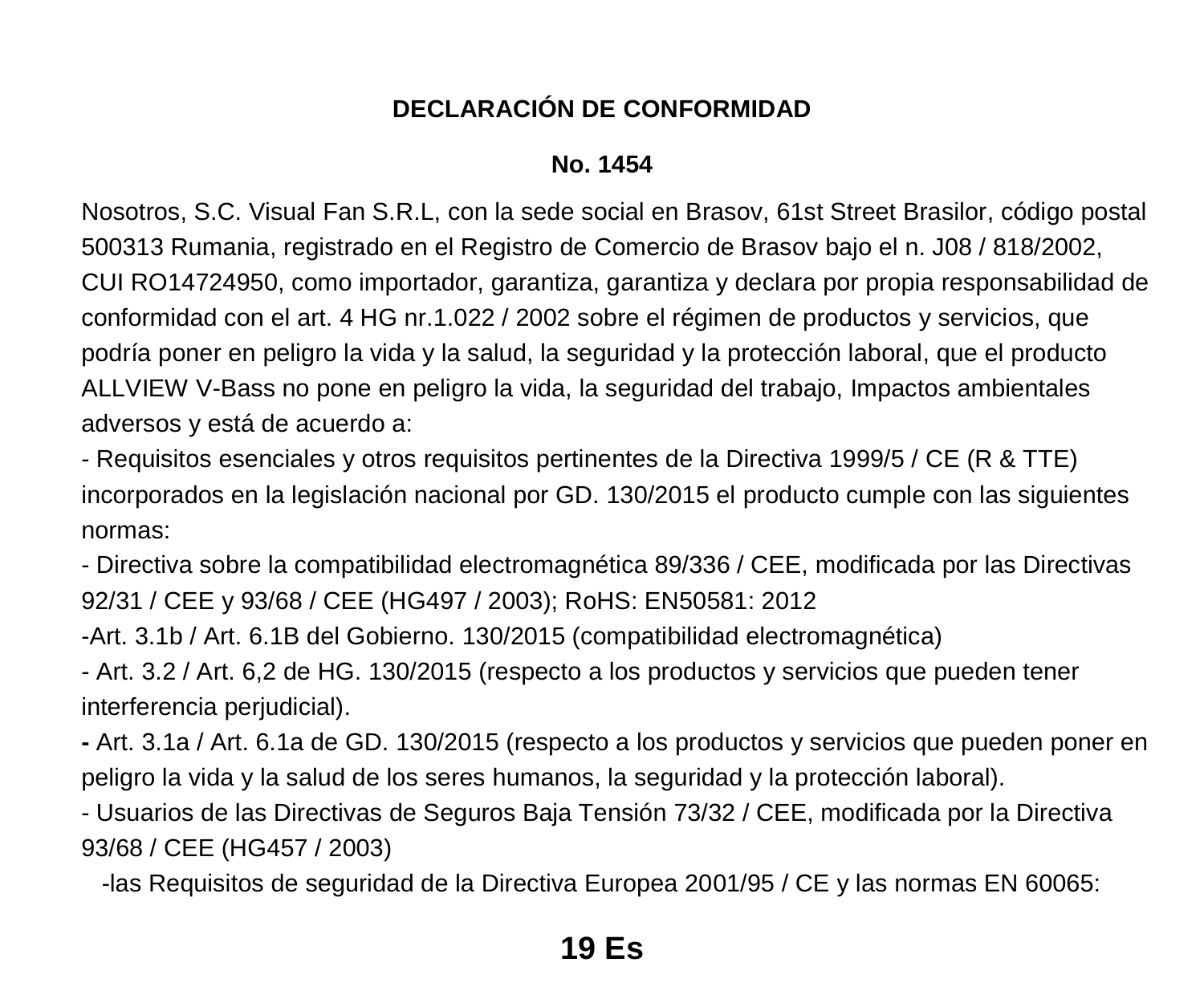2002 / A12: 2011 y EN 60950-1: 2006 / A12: 2011, sobre el nivel de decibelios emitidos por los hogares comercializados.

El producto ha sido evaluado según las siguientes normas:

- Salud: EN 50361;

- Seguridad: EN 301 489-1 v1.9.2, EN 301 489-3 V1.6.1, EN 301 489-7 v1.3.1, EN 301 489-17 v2.2.1, EN 301 489-24 v1.5.1, EN 301 489-34 v1.4.1, EN 301 511 v9.0.2

- espectro radioeléctrico EN 300 328 v1.8.1, EN 300 440-1 V1.6.1, EN 300 440-2 V1.4.1, EN 301 908-1 v6.2.1, EN 301 908-2 v6.2.1

El procedimiento de evaluación de conformidad se realizó de conformidad con la Directiva 1999/5 / CEE (del Anexo II del HG n ° 88/2003), siendo la documentación en SC Visual Fan SRL, Brasov, 61st Street Brazilor, código postal 500313, Rumania Se pondrán a disposición previa solicitud. El producto tiene la marca CE aplicada. La declaración de conformidad está disponible en [www.allviewmobile.com.](http://www.allviewmobile.com/)

06.12.2016

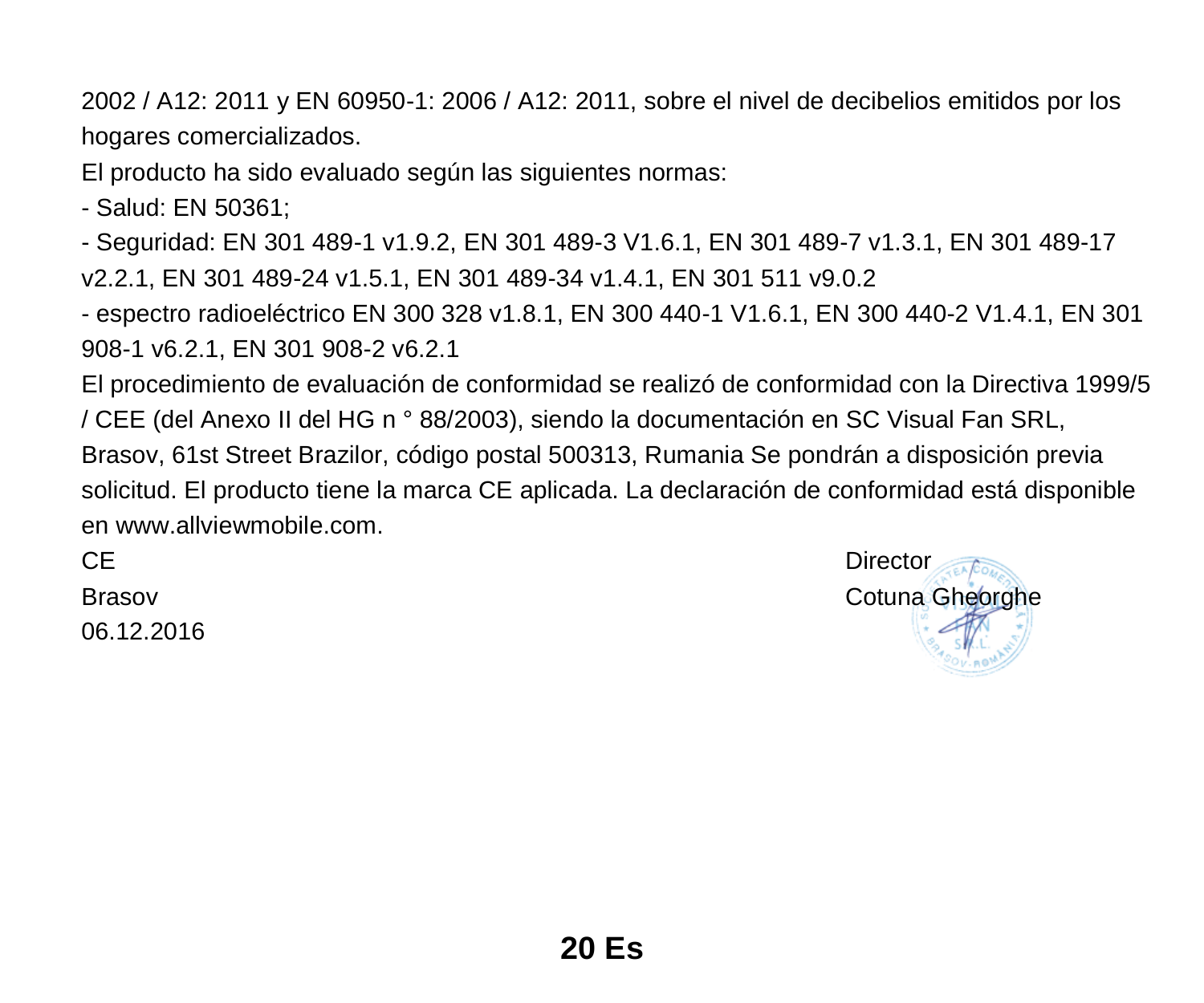## **Ogólne**

Dziękujemy za zakup naszego produktu!

V-Bass jest inteligentnym głośnikiem, który dzięki zastosowaniu najnowszych technologii dostarcza doświadczenia najwyższej jakości odtwarzanego dźwięku.

### **Ważne**

- Przed użyciem produktu, uważnie przeczytaj niniejszą instrukcję obsługi.
- Sprawdź zasilanie urządzenia. Zalecane jest pełne naładowanie urządzenia przed użyciem (dopóki dioda ładowania nie zmieni koloru na zielony).
- W sklepie Google Play™ wyszukaj aplikacii o nazwie "SieboMultiroom", pobierz ja oraz zainstaluj.
- Produkt jest wyposażony we wbudowany akumulator. Nie narażaj urządzenia na bezpośredni kontakt z ogniem, ponieważ grozi to wybuchem lub może wywołać inne niebezpieczeństwa.
- Produkt może nagrzewać się w przypadku długotrwałego użytkowania lub ekspozycji na światło słoneczne. Jest to normalne zjawisko.
- Nie używaj urządzenia w środowisku o temperaturze niższej od 0°C lub wyższej od 40°C;
- Nie używaj urządzenia w wilgotnych miejscach, gdyż wysoka wilgotność może uszkodzić ważne komponenty urządzenia.
- Nie narażaj urządzenia na działanie cieczy.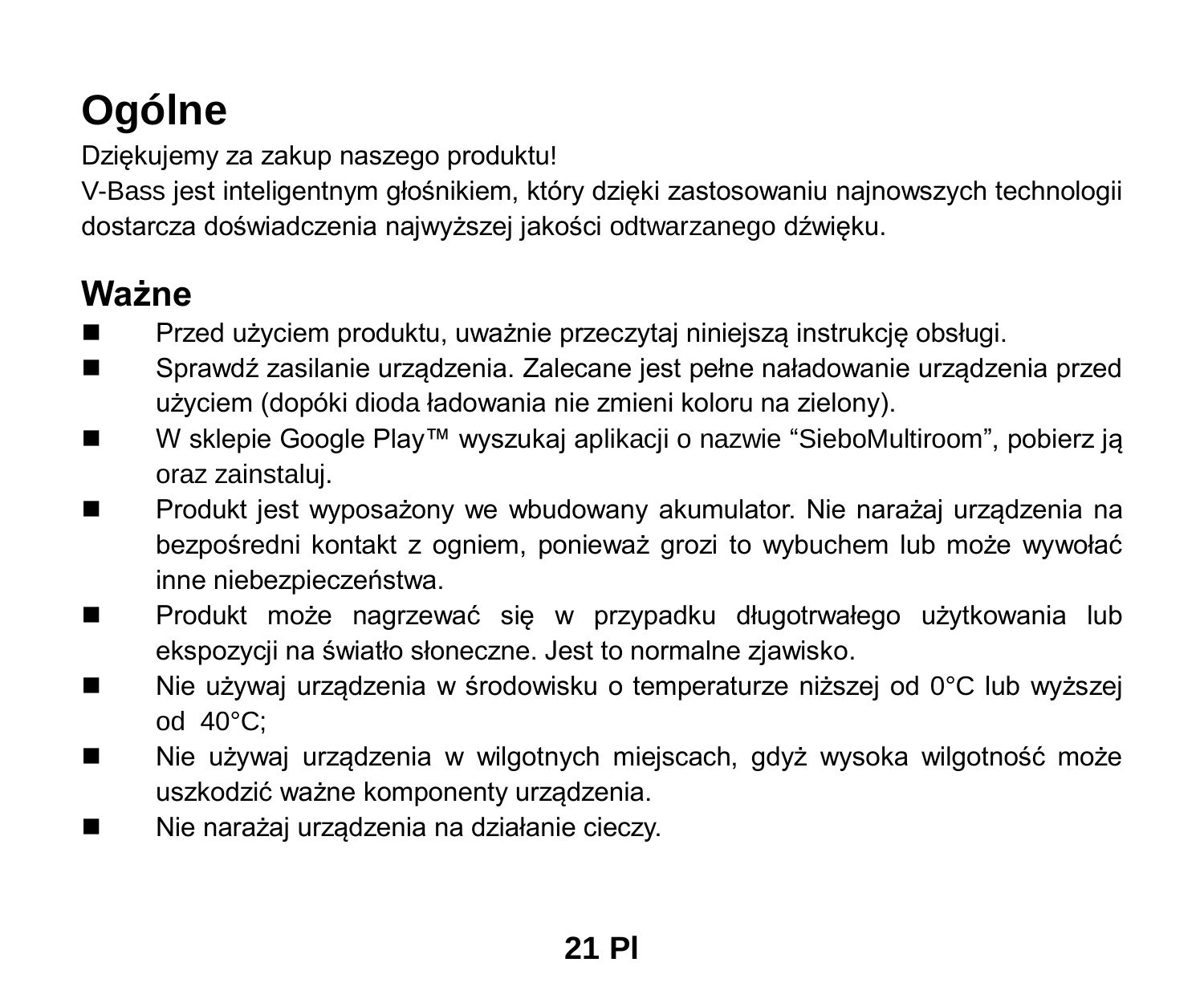## **Uwagi dotyczące korzystania z głośnika**

**UWAGA**! Uważnie przeczytaj poniższe instrukcje i postępuj zgodnie ich wytycznymi. Bezpieczeństwo podczas prowadzenia pojazdów: Zabronione jest korzystanie z urządzenia podczas prowadzenia pojazdów mechanicznych.

Serwis gwarancyjny: tylko autoryzowany serwis gwarancyjny może naprawiać urządzenia marki Allview. Nieautoryzowana ingerencja w urządzenie skutkuje utratą gwarancji producenta. Akcesoria i akumulator: Używaj tylko zaakceptowanych przez producenta akcesoriów i akumulatorów.

Akumulator i jego ładowanie: Przed pierwszym użyciem urządzenia zalecane jest jego pełne naładowanie. Nie narażaj akumulatora na działanie temperatury wyższej jak 40°C. Nie umieszczaj akumulatora w pobliżu ognia. Zwracaj uszkodzone akumulatory tylko do przeznaczonych w tym celu miejsc.

Ostrzeżenie: Nie bierzemy odpowiedzialności za sytuacje, gdy urządzenie jest używane w inny sposób jak jest to opisane w instrukcji obsługi. Nasza firma zastrzega sobie prawo do zmian w treści niniejszej instrukcji obsługi bez podawania tego do wiadomości publicznej. Zmiany te będą publikowane na stronie producenta. Treść najnowszej instrukcji obsługi może różnić się od wersji umieszczonej w opakowaniu urządzenia. Pod uwagę należy brać tylko najnowszą wersię instrukcji. W celu uniknięcia możliwych problemów z serwisami gwarancyjnymi zaakceptowanymi przez Allview Electronics Sp. z o.o. (ponieważ Allview Electronics Sp. z o.o. zastrzega sobie prawo do zaprzestania współpracy z wybranymi serwisami gwarancyjnymi wpisanymi do karty gwarancyjnej), przed zgłoszeniem produktu do serwisu prosimy o sprawdzenie aktualnej listy autoryzowanych serwisów gwarancyjnych na stronie producenta w dziale "Wsparcie i serwis" -> "Autoryzowany serwis". Po więcej informacji odwiedź stronę [www.allview.pl](http://www.allview.pl/)

Wszystkie aplikacje firm trzecich zainstalowane na tym urządzeniu mogą być modyfikowane i/lub zatrzymywane w dowolnym momencie. Allview Electronics Sp. z o.o. nie ponosi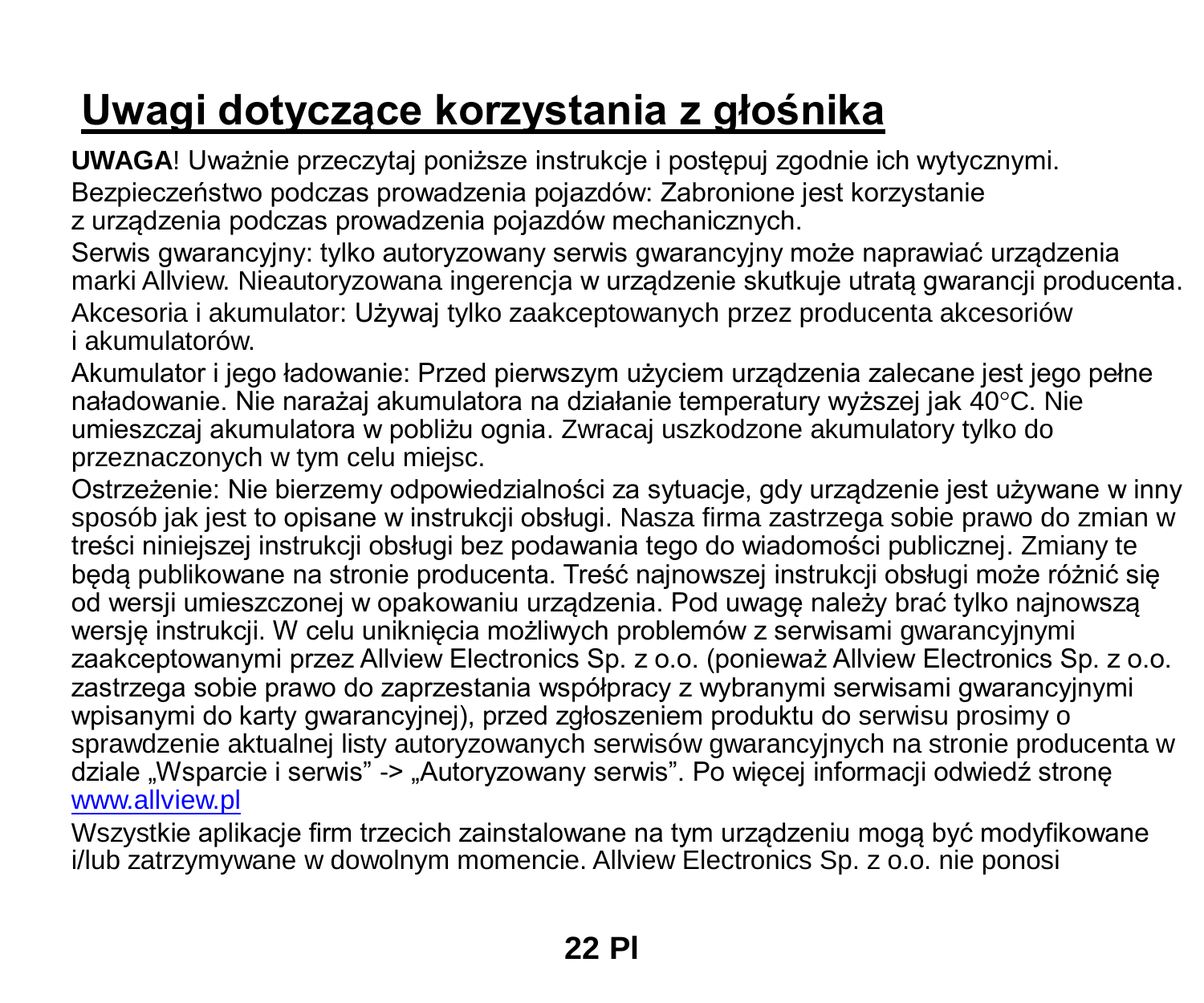odpowiedzialności za zmiany usług lub treści tych aplikacji. Wszelkie pytania bądź prośby związane z aplikacjami innych firm powinny być adresowane do twórców tych aplikacji.

## **Skrócona instrukcja obsługi**

### **1. Włączanie/wyłączanie zasilania**

Naciśnij i przytrzymaj przez 3 sekundy przycisk zasilania, następnie puść go. Głośnik poinformuje Cię o swojej gotowości za pomocą sygnału dźwiękowego.

#### **Ważne:**

 W przypadku niemożności uruchomienia urządzenia, naładuj urządzenie i spróbuj ponownie je uruchomić.

#### **2. Ładowanie**

Do ładowania urządzenia użyj przewodu danych dołączonego do zestawu. Podczas ładowania, dioda stanu powinna nieprzerwanie świecić na kolor czerwony; po pełnym naładowaniu akumulatora, dioda stanu zmieni kolor na kolor zielony.

#### **Ważne:**

 Podczas użytkowania, w przypadku zbyt niskiego stanu naładowania akumulatora dioda stanu zacznie mrugać na kolor czerwony. W takim przypadku niezwłocznie podłącz urządzenie do ładowania.

### **3. Łączenie z aplikacją**

 $\checkmark$  Pobierz aplikacie: Wyszukai w sklepie Google Play aplikacii o nazwie "SieboMultiroom", następnie pobierz ją i zainstaluj.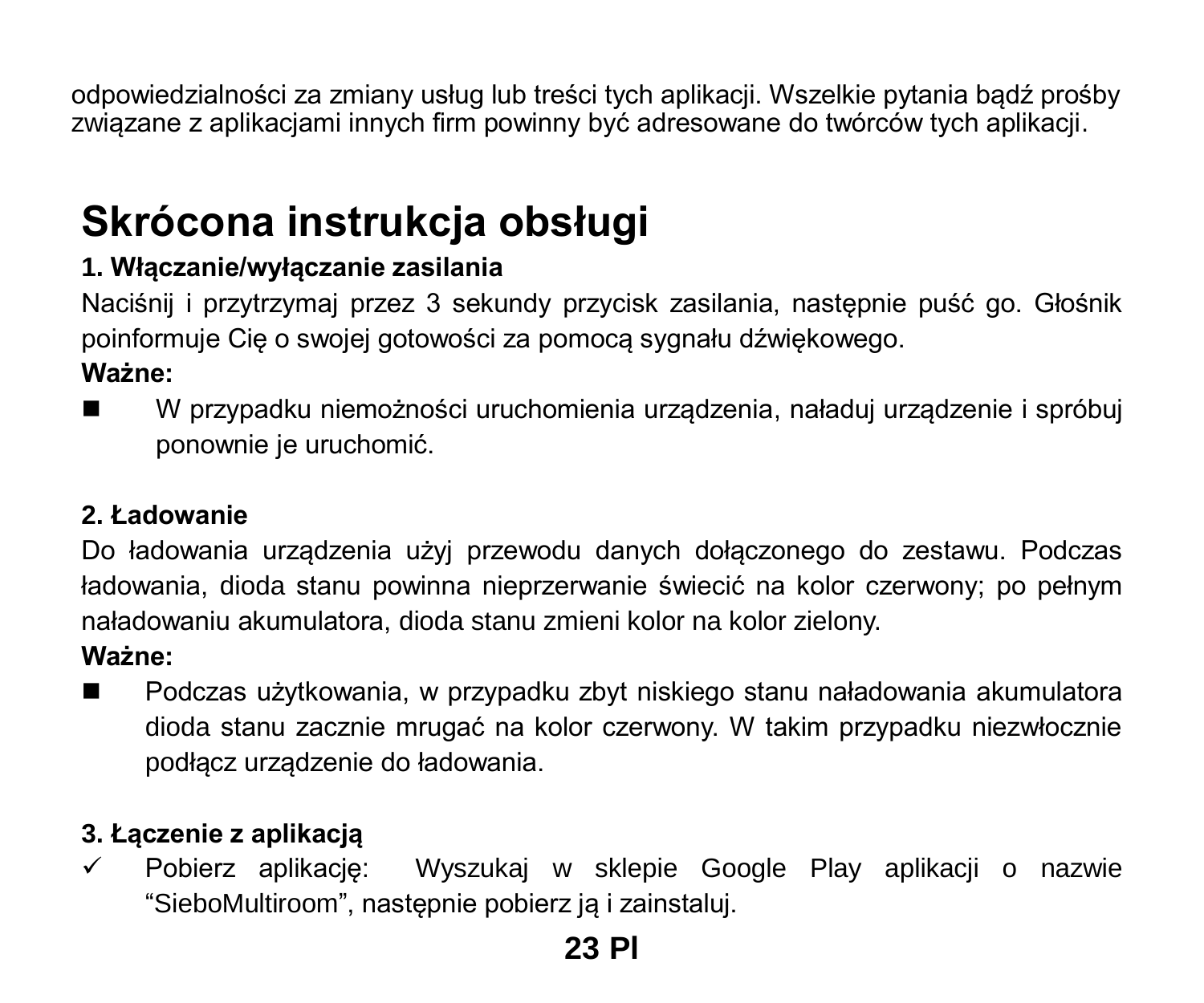- $\checkmark$  Włącz głośnik naciskając przycisk zasilania.
- $\checkmark$  Połącz smartfon z siecią Wi-Fi
- $\checkmark$  Uruchom aplikacie SieboMultiroom i kliknij "nowe urządzenie"
- Wprowadź hasło sieci Wi-Fi
- Dłużej naciśnij przycisk Wi-Fi/Bluetooth zlokalizowany na spodzie głośnika (przycisk numer 5 na schemacie urządzenia ze strony 2)

Dioda LED będzie mrugać na kolor zielony, oznacza to, że urządzenie łączy się z siecią Wi-Fi.

Po pomyślnym ustanowieniu połączenia z siecią zielona dioda LED zacznie świecić nieprzerwanym światłem.

#### **Ważne:**

- Aby przełączać pomiędzy połączeniem Wi-Fi, a Bluetooth, naciśnij przycisk Wi-Fi/Bluetooth ( piąty przycisk ze schematu na stronie 2);
- Jeśli chcesz połączyć się za pomocą Bluetooth, dłużej naciśnij przycisk Wi-Fi/Bluetooth zlokalizowany na spodzie urządzenia. Podczas ustanawiania połączenia dioda LED będzie mrugać na niebiesko. Po pomyślnym ustanowieniu połączenia Bluetooth dioda LED będzie świecić nieprzerwanym, niebieskim światłem.

#### **4. Głośność**

Aby regulować głośność urządzenia kręć górną częścią głośnika.

- $\checkmark$  Zwiększ głośność kręcąc w prawo.
- Zmniejsz głośność kręcąc w lewo.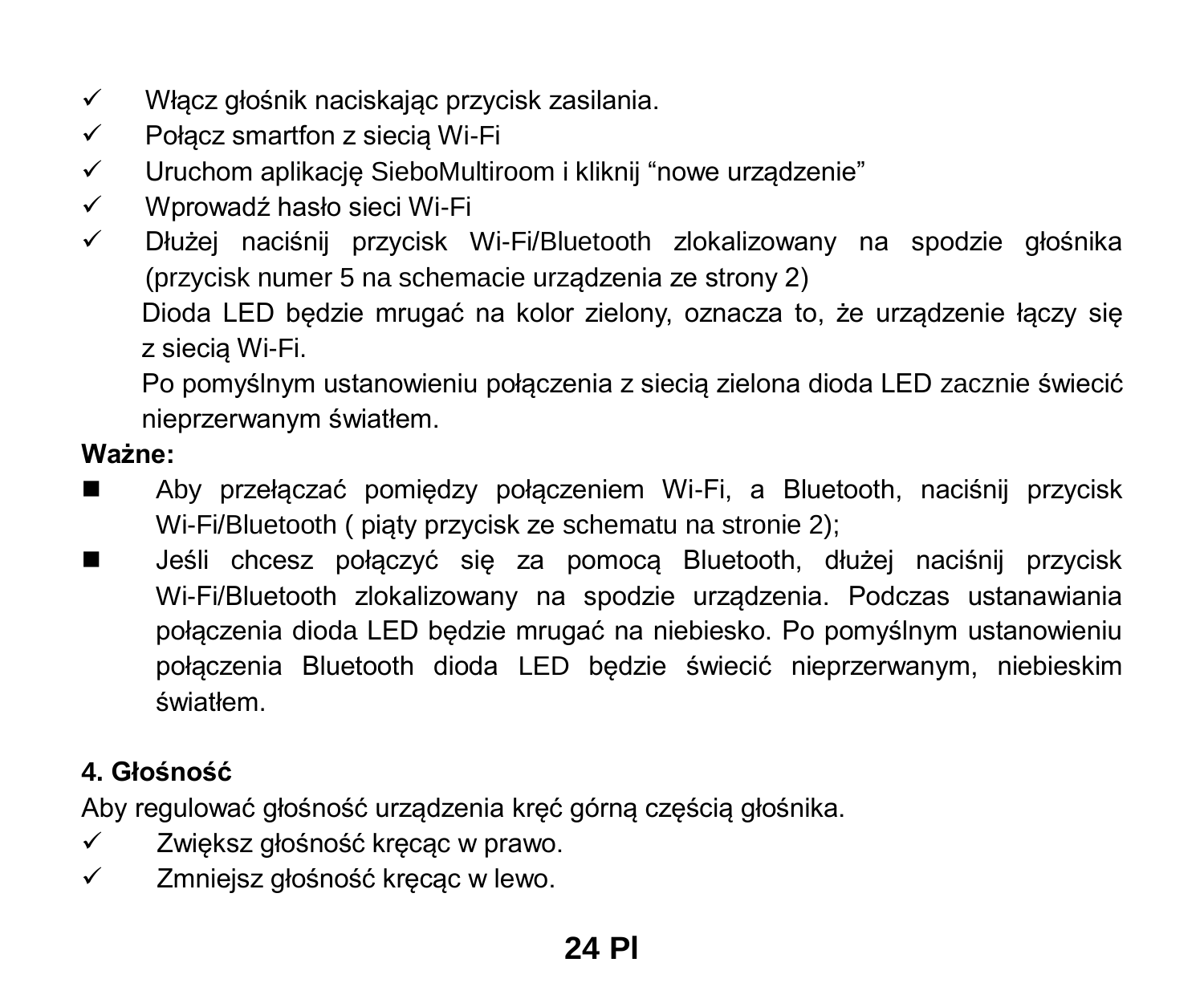#### **DEKLARACJA ZGODNOŚCI**

#### **Nr. 1454**

Firma SC Visual Fan SRL z siedzibą w Braszowie, przy ulicy Brazilor 61, kod pocztowy 500313, w Rumunii, zarejestrowana w Rejestrze Handlowym pod nr Brasov. J08 / 818/2002, CUI RO14724950, jako importer, gwarantuje

i deklaruje na własną odpowiedzialność, zgodnie z art. 4 HG nr.1.022 / 2002 w odniesieniu do produktów i usług mogących stanowić niebezpieczeństwo dla życia i zdrowia, bezpieczeństwa i ochrony pracy, że produkt ALLVIEW V-Bass nie naraża życia na niebezpieczeństwo, nie jest zagrożeniem dla bezpieczeństwa pracy, nie ma niekorzystnego wpływu na środowisko naturalne i jest zgodny z:

- Zasadnicze wymagania i inne odpowiednie wymogi dyrektywy jeden tysięcy dziewięćset dziewięćdziesiąt dziewięć piątych / EC (R & TTE) transponowane do prawa krajowego przez GD. 130/2015 produkt jest zgodny z następującymi standardami:

- Dyrektywa w sprawie kompatybilności elektromagnetycznej 89/336 / EWG, zmienionej dyrektywą 92/31 EWG i 93/68 / / EWG (HG497 / 2003); Zgodny z RoHS: EN50581: 2012

-Sztuka. 3.1b / sztuka. 6.1B rządu. 130/2015 (kompatybilność elektromagnetyczna)

- Art. 3,2 / sztuka. 6,2 Hg. 130/2015 (w odniesieniu do produktów i usług, które mogą mieć szkodliwe zakłócenia).

- Art. 3.1a / sztuka. 6.1a Gd. 130/2015 (w odniesieniu do produktów i usług, które mogą stanowić zagrożenie dla życia i zdrowia ludzi, bezpieczeństwa i ochrony pracy.)

- Użytkownicy dyrektywa w sprawie ubezpieczeń niskiego napięcia 73/32 / EWG, zmienionej dyrektywą 93/68 / EWG (HG457 / 2003)

### **25 Pl**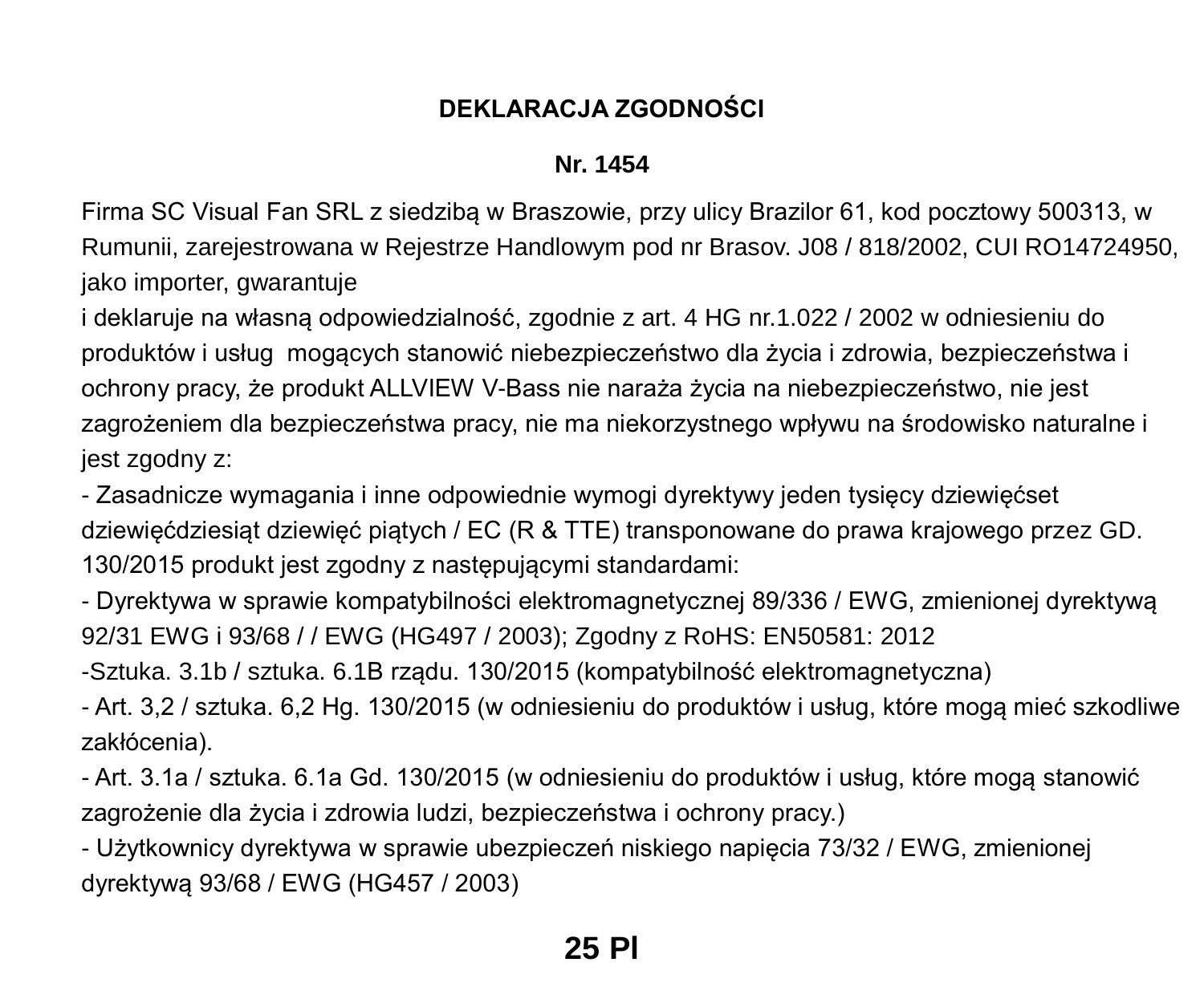-The Wymagania ponownie bezpieczeństwo Dyrektywą Europejską 2001/95 / WE oraz normy EN 60065: 2002 / A12: 2011 i PN-EN 60950-1: 2006 / A12: 2011, na poziomie decybeli emitowanych przez domowników obrotu.

Produkt został oceniony według następujących norm:

-Zdrowie: EN 50361;

-Safety: FN 301 489-1 v1.9.2, EN 301 489-3 v1.6.1, EN 301 489-7 V1.3.1 EN 301 489-17 V2.2.1 EN 301 489-24 V1.5.1 EN 301 489-34 v1.4.1, EN 301 511 v9.0.2

-Radio Widmo EN 300 328 v1.8.1, EN 300 440-1 v1.6.1, EN 300 440-2 V1.4.1 EN 301 908-1 v6.2.1, EN 301 908-2 v6.2.1

Badania oceny zgodności zostały wykonane zgodnie z dyrektywą 1999/5/CEE (załącznik II HG nr. 88/2003). Dokumentacja znajduje się w siedzibie S.C. Visual Fan S.R.L., w Braszowie, ul. Brazilor 6, kod pocztowy 500313, w Rumunii. Dokumenty są dostępne do wglądu na żądanie.

Produkt posiada znak CE. Deklaracja zgodności jest dostępna na www.allviewmobile.com.

06.12.2016

CE Dyrektor Braszów Cotuna Gheorghe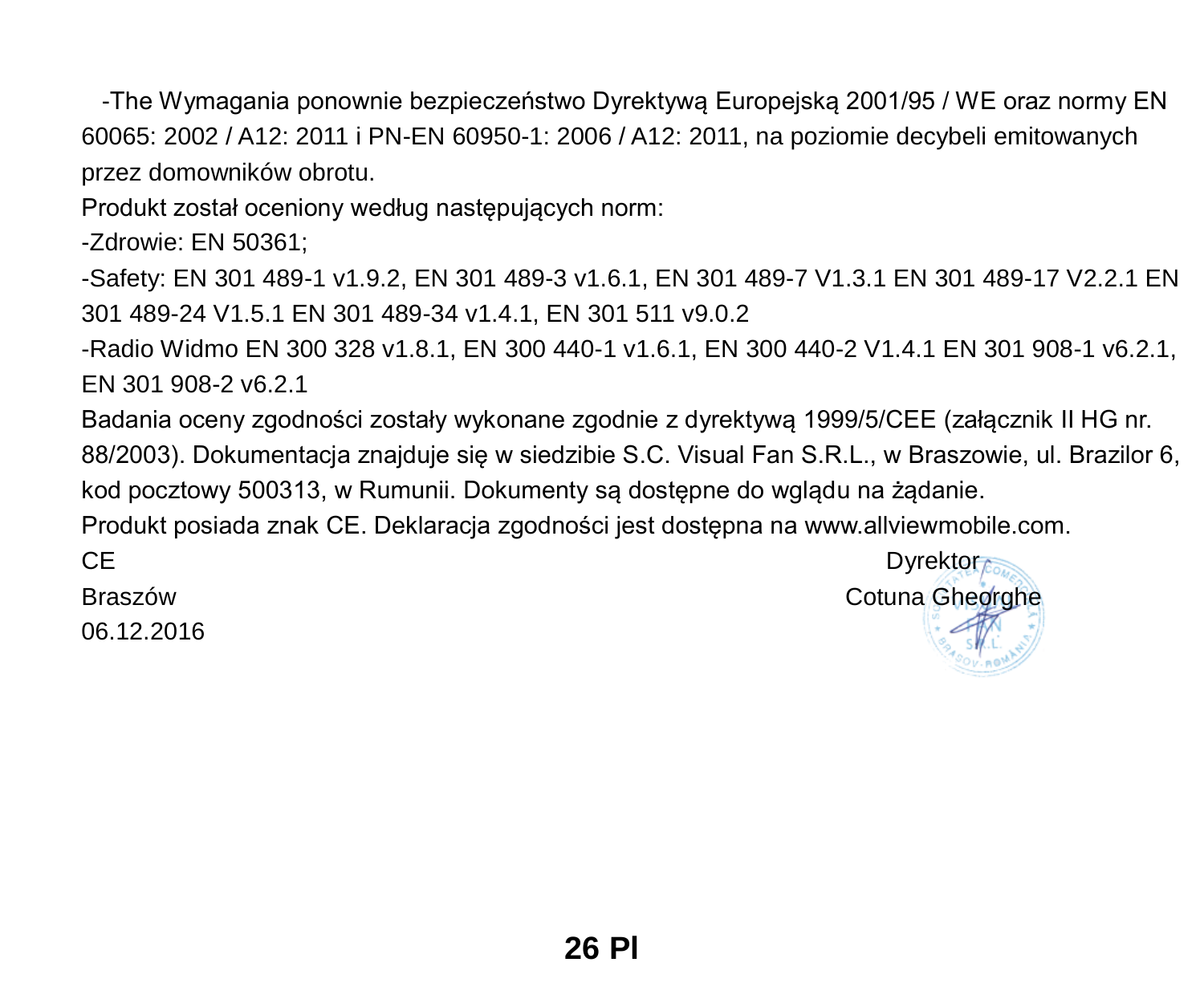### **Prezentare generală**

Multumim pentru achizitionarea produsului!

Dispozitivul V-Bass este o boxă inteligentă. Datorită tehnologiei avansate, crează o experiență inovativă a redării melodiilor și chiar mai mult.

#### **Important**

- Citiți cu atenție manualul înaințe de utilizarea produsului
- Asigurați-vă că bateria este complet încărcată înainte de utilizare (până când indicatorul de încărcare va fi verde constant)
- Acest produs este prevăzut cu baterie încorporată. Nu expuneți la foc direct, poate cauza explozii și alte pericole.
- Produsul poate radia căldură datorită utilizării pe termen lung sau expunerii la lumina directa a soarelui. Acest lucru este normal.
- Nu este recomandată utilizarea camerei in medii cu temperaturi mai mici de 0℃ sau mai mari de 40℃;
- Nu utilizați V-Bass în spații cu umiditate ridicată; în caz contrar, anumite componente pot fi afectate.
- Nu introduceti dispozitivul în apă.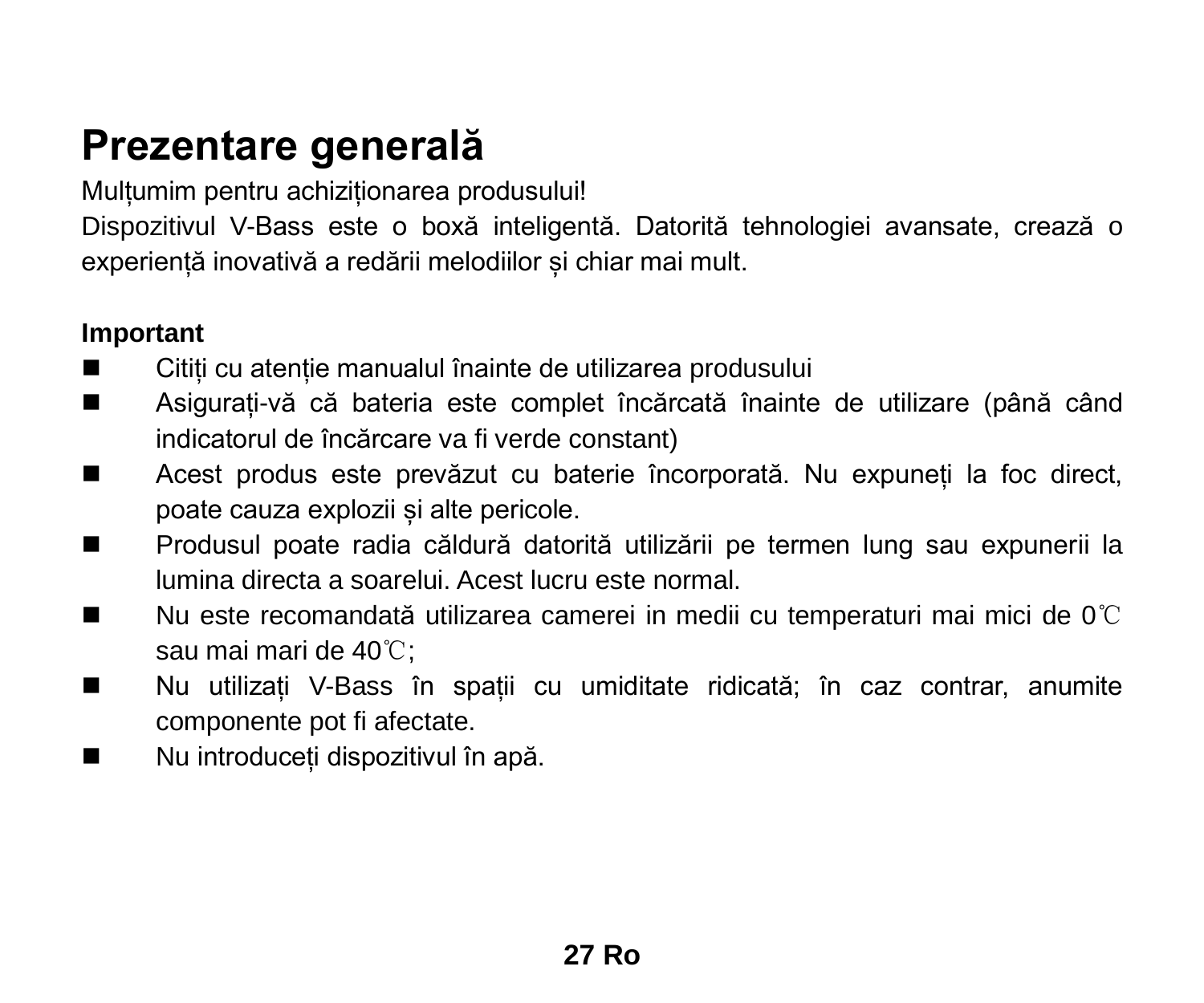## **Măsuri de siguranță**

**IMPORTANT!** Vă rugăm să citiți cu atenție aceste instrucțiuni și urmați-le implicit, în caz de situatii periculoase

Siguranța în conducere: Este recomandat să nu manevrați dispozitivul și/sau aplicația în timp ce conduceți.

Service-uri aprobate: Numai service-urile aprobate pot repara dispozitivul .

Dacă desfaceți dispozitivul și încercați să-l reparați singuri veți pierde garanția produsului. Bateria si încărcarea bateriei: Se recomandă încărcarea completă a bateriei înainte de prima utilizare a dispozitivului. Nu expuneți bateria la temperaturi mai mari de +40°C. Nu aruncați bateria în foc sau la întamplare.

Atenție: Nu ne asumăm responsabilitatea pentru situațiile în care dispozitivul este folosit în alt mod decât cel prevăzut în manual. Compania noastră își rezervă dreptul de a aduce modificări în conținutul manualului fără a face public acest lucru. Aceste modificări vor fi afișate pe site-ul companiei la produsul la care se aduc modificări.

Conținutul acestui manual poate fi diferit de cel existent în produs, în acest caz ultimul va fi luat în considerare. Pentru a evita probleme care pot să apară cu service-uri care nu mai sunt agreate de S.C. Visual Fan S.R.L. (deoarece S.C. Visual Fan S.R.L. își rezervă dreptul de a înceta colaborarea cu orice service colaborator agreat, existent pe certificatul de garanție la data punerii în vânzare pe piață a lotului de produse), înainte de a duce un produs în service vă rugăm să consultați lista actualizată a service-urilor agreate existentă pe site-ul Allview la secțiunea "Suport&Service - Service autorizat". Pentru mai multe detalii despre produs accesaț[i www.allview.ro](http://www.allview.ro/)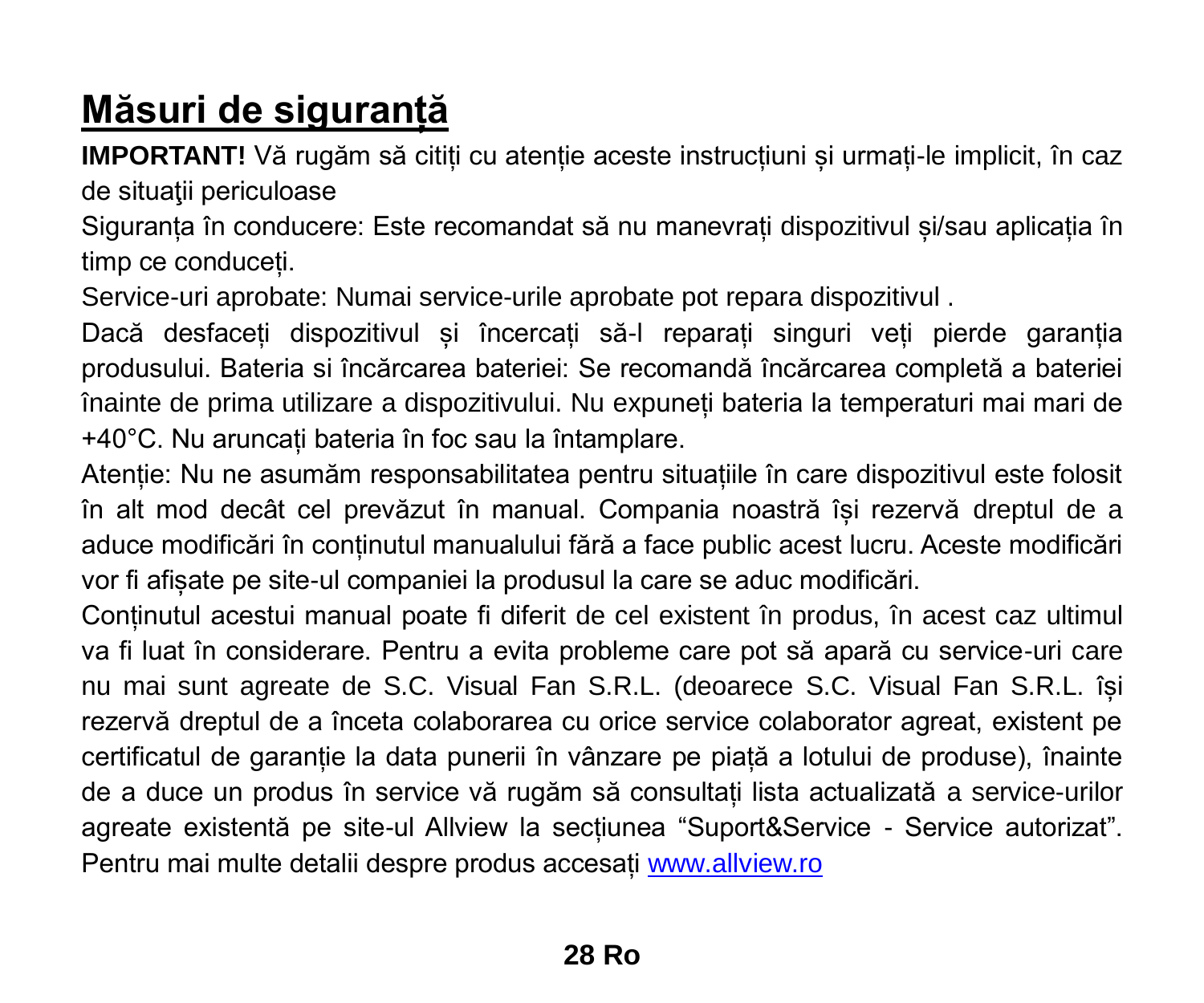Aplicațiile care însotesc produsul, și sunt furnizate de terțe părti, pot fi oprite sau întrerupte în orice moment. S.C. Visual Fan S.R.L. se dezice în mod explicit de orice responsabilitate sau răspundere privind modificarea, oprirea ori suspendarea serviciilor/conținutului puse la dispoziție de către terțe părți prin intermediul acestui dispozitiv. Întrebările sau alte solicitări legate de acest conținut ori servicii se vor adresa direct furnizorilor proprietari ai acestora.

## **Ghid rapid de utilizare**

#### **1. Pornire/oprire dispozitiv**

Apăsați și mențineți timp de 3 secunde butonul de ON/OFF al boxei. Aceasta vă va notifica audio când este pregătită de utilizare.

#### **Important:**

În cazul în care pornire nu reușește, încărcați dispozitivul, apoi încercați din nou.

### **2. Încărcare**

Pentru a încărca bateria, folosiți cablul USB găsit în conținutul pachetului. Led-ul roșu va lumina continuu pe tot parcursul încărcării. Când încărcarea este completă, led-ul se va schimba în verde.

### **Important:**

 În cazul în care, în timpul utilizării, bateria atinge un nivel scăzut de energie, dispozitivul vă va notifica prin iluminarea intermitentă roșie a LED-ului aflat deasupra lăcașului microUSB, moment în care boxa va trebui încărcată.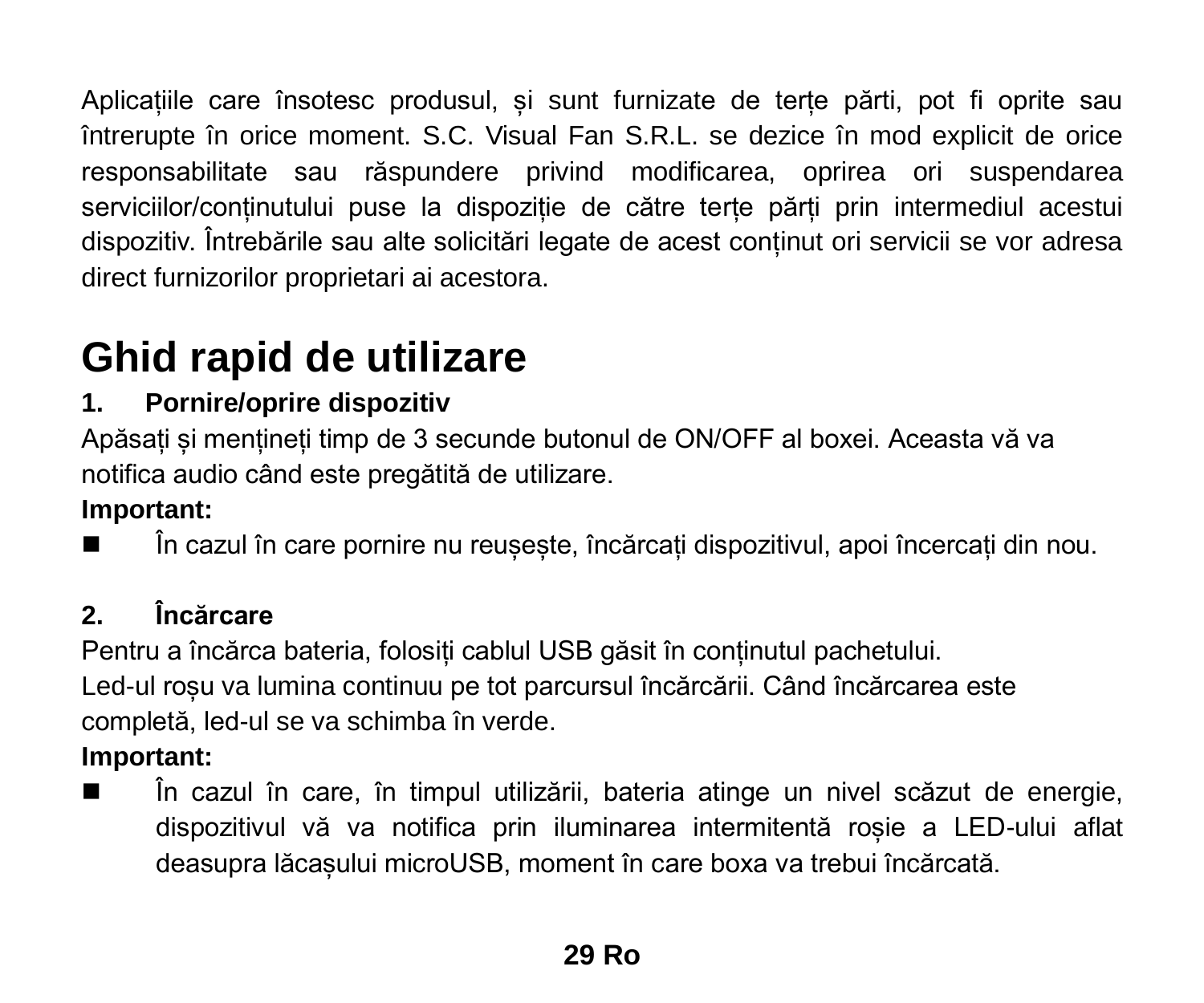#### **3. Conectare la aplicație**

- Descărcați aplicația: Căutați "SieboMultiroom" în Magazinul Play pentru a descărca și instala aplicația.
- Porniți boxa: apăsați butonul ON/OFF
- $\checkmark$  Conectati telefonul mobil la WiFi
- Accesați aplicația "SieboMultiroom" și apăsați opțiunea "Dispozitiv nou"
- $\checkmark$  Introduceți parola WiFi
- $\checkmark$  Apăsați 3 secunde butonul WiFi/Bluetooth aflat în partea de jos a boxei (poziția 5 din schema de la pag.2)

LED-ul va lumina verde intermitent în cursul conectării. În momentul conectării reușite, va lumina constant verde

#### **Important:**

- Pentru comutarea între modurile de conectare (WiFi/Bluetooth) apăsați scurt butonul de WiFi/Bluetooth(poziția 5 din schema de la pag.2)
- Dacă doriți conectarea prin Bluetooth, apăsați lung butonul de WiFi/Bluetooth. LED-ul va lumina intermitent albastru pe tot parcursul conectării, iar în momentul conectării reușite, va rămâne constant albastru.

#### **4. Volum**

Pentru ajustarea volumului la nivelul dorit, rotiți de partea superioară a boxei.

- $\checkmark$  Pentru mărire volum, rotiți în sensul acelor de ceasornic.
- $\checkmark$  Pentru micsorare volum, rotiti în sensul invers acelor de ceasornic.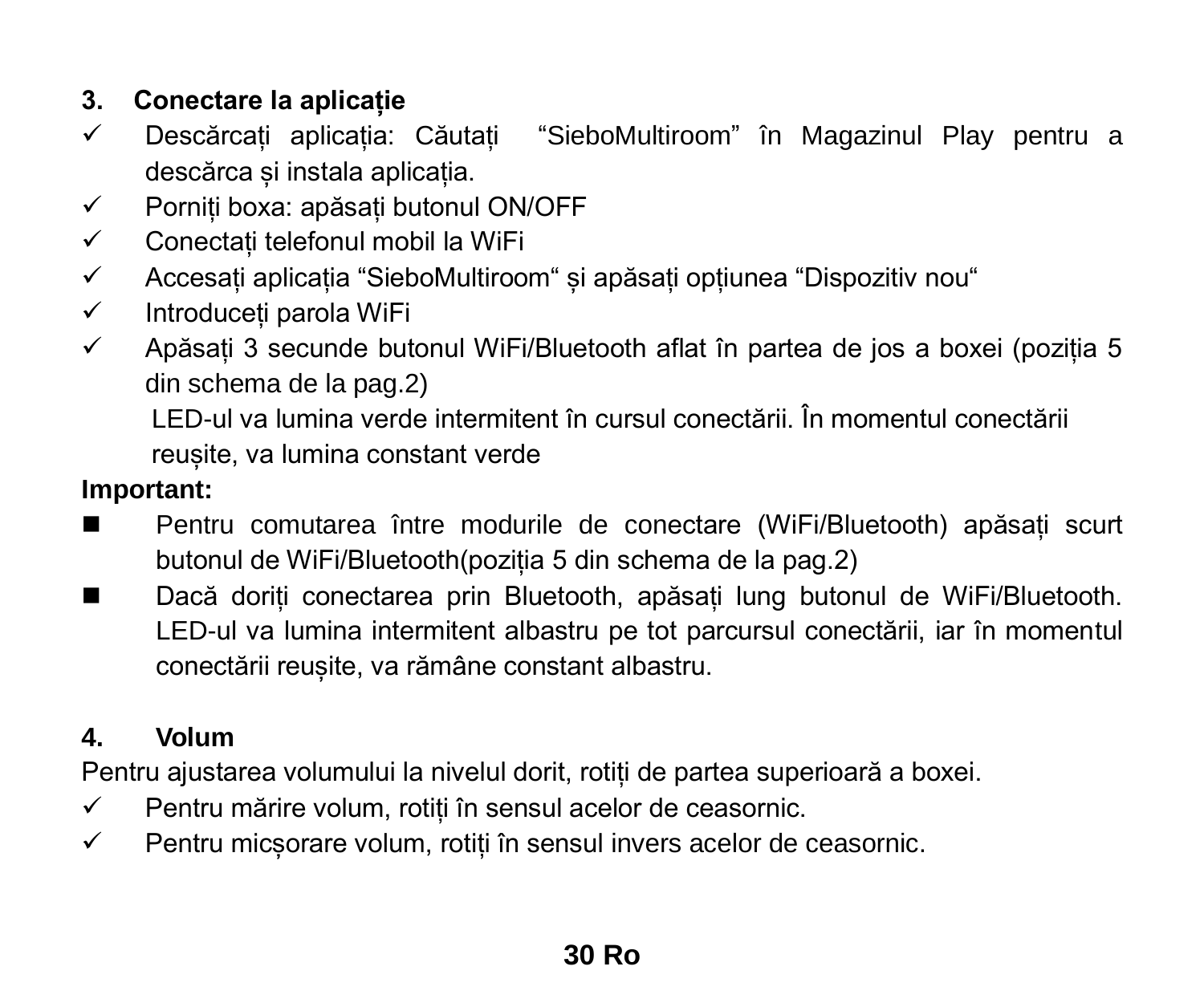#### **DECLARATIE DE CONFORMITATE**

#### **Nr. 1454**

Noi, S.C.Visual Fan S.R.L, cu sediul social in Brasov, Str. Brazilor nr.61, CP 500313 Romania, inregistrata la Reg. Com. Brasov sub nr. J08/818/2002, CUI RO14724950, in calitate de importator, asiguram, garantam si declaram pe proprie raspundere, conform prevederilor art. 4 HG nr.1.022/2002 privind regimul produselor si serviciilor, care pot pune in pericol viata si sanatatea, securitatea si protectia muncii, ca produsul Allview V-Bass marca ALLVIEW, nu pune in pericol viata, sanatatea, securitatea muncii, nu produce impact negativ asupra mediului si este in conformitate cu:

- Cerintelor esentiale și celelalte cerinte relevante din Directiva 1999/5/CE (R&TTE) transpusă în legislația națională prin HG nr. 130/2015., produsul este în conformitate cu prevederile următoarelor standarde:

- Directiva cu privire la compatibilitatea electromagnetica 89/336/CEE, modificate de Directiva 92/31/CEE si 93/68/CEE (HG497/2003); RoHS: EN50581:2012

-Art. 3.1b / Art. 6.1b din HG. 130/2015 (privind compatibilitatea electromagnetică)

- Art. 3.2 / Art. 6.2 din HG. 130/2015 (privind regimul produselor si serviciilor care pot avea interferente prejudiciabile.)

- Art. 3.1a/ Art. 6.1a din HG. 130/2015 (privind regimul produselor si serviciilor care pot pune in pericol viata si sanatatea, securitatea si protectia muncii.)

- Directiva privind asigurarea utilizatorilor de echipamente de joasa tensiune 73/32/CEE , modificata de Directiva 93/68/CEE (HG457/2003)

-Cerintele de siguranta ale Directivei Europene 2001/95/EC si a standardelor EN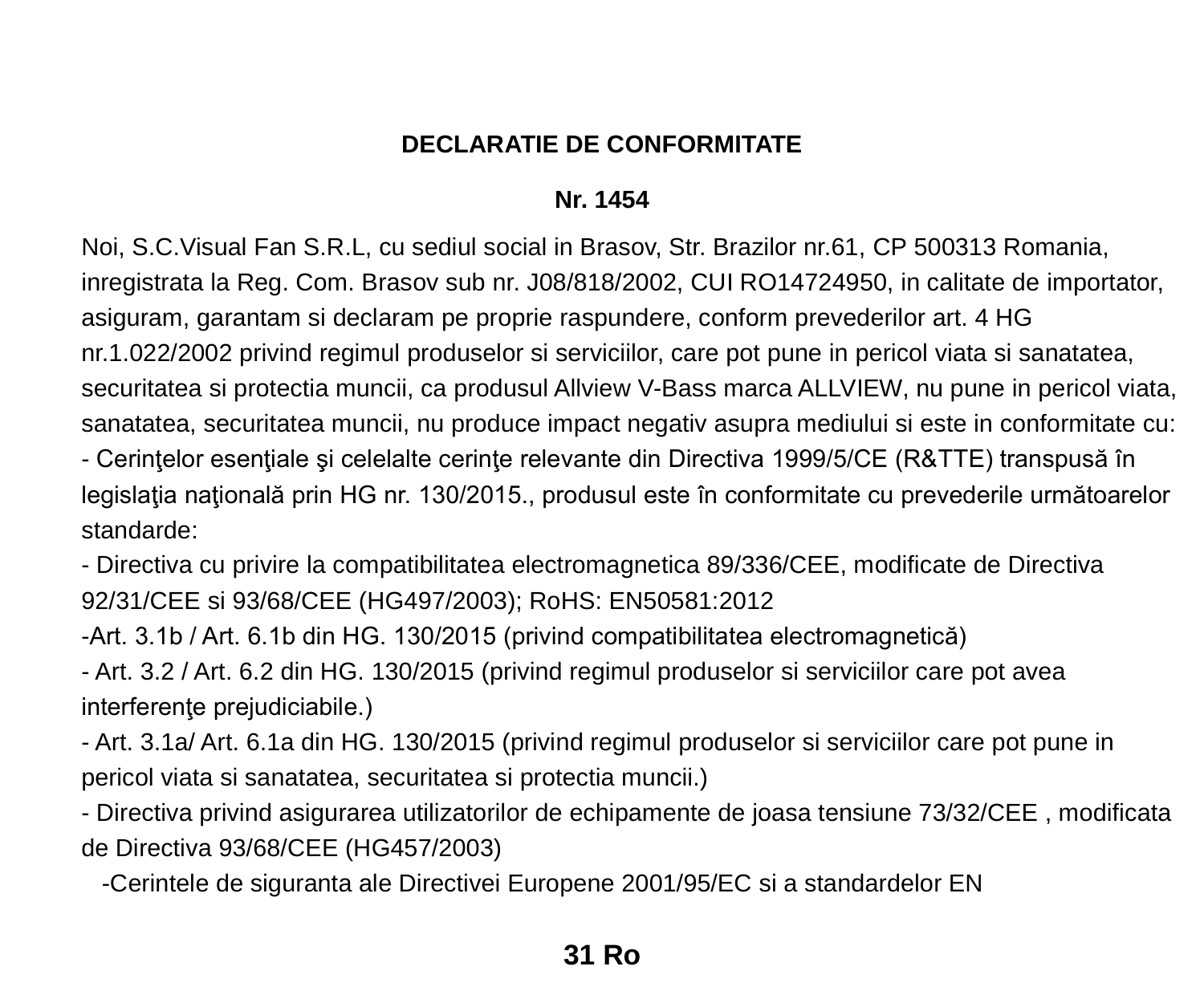60065:2002/A12:2011 si EN 60950-1:2006/A12:2011, referitor la nivelul de decibeli emis de aparatele comercializate.

Produsul a fost evaluat conform urmatoarelor standarde:

-Sanatate: EN 50361;

-Siguranta : EN 301 489-1 v1.9.2, EN 301 489-3 V1.6.1, EN 301 489-7 v1.3.1, EN 301 489-17 v2.2.1, FN 301

489-24 v1.5.1, EN 301 489-34 v1.4.1, EN 301 511 v9.0.2

-Spectru radio: EN 300 328 v1.8.1, EN 300 440-1 V1.6.1, EN 300 440-2 V1.4.1, EN 301 908-1 v6.2.1, EN 301 908-2 v6.2.1Procedura de evaluare a conformitatii a fost efectuata in conformitate cu Directiva 1999/5/CEE ( Anexei II a HG nr. 88/2003), documentatia fiind depozitata la S.C. Visual Fan S.R.L., Brasov str. Brazilor nr.61, CP 500313 ,Romania si va fii pusa la dispozitie la cerere. Procedura de evaluare a conformității produsului a fost îndeplinită cu participarea următoarelor organisme: Phoenix Testlab GmbH Produsul are aplicat marcajul CE. Declaratia de conformitate este disponibila la adresa www.allviewmobile.com.

06.12.2016

CE Director Brasov Cotuna Gheorghe